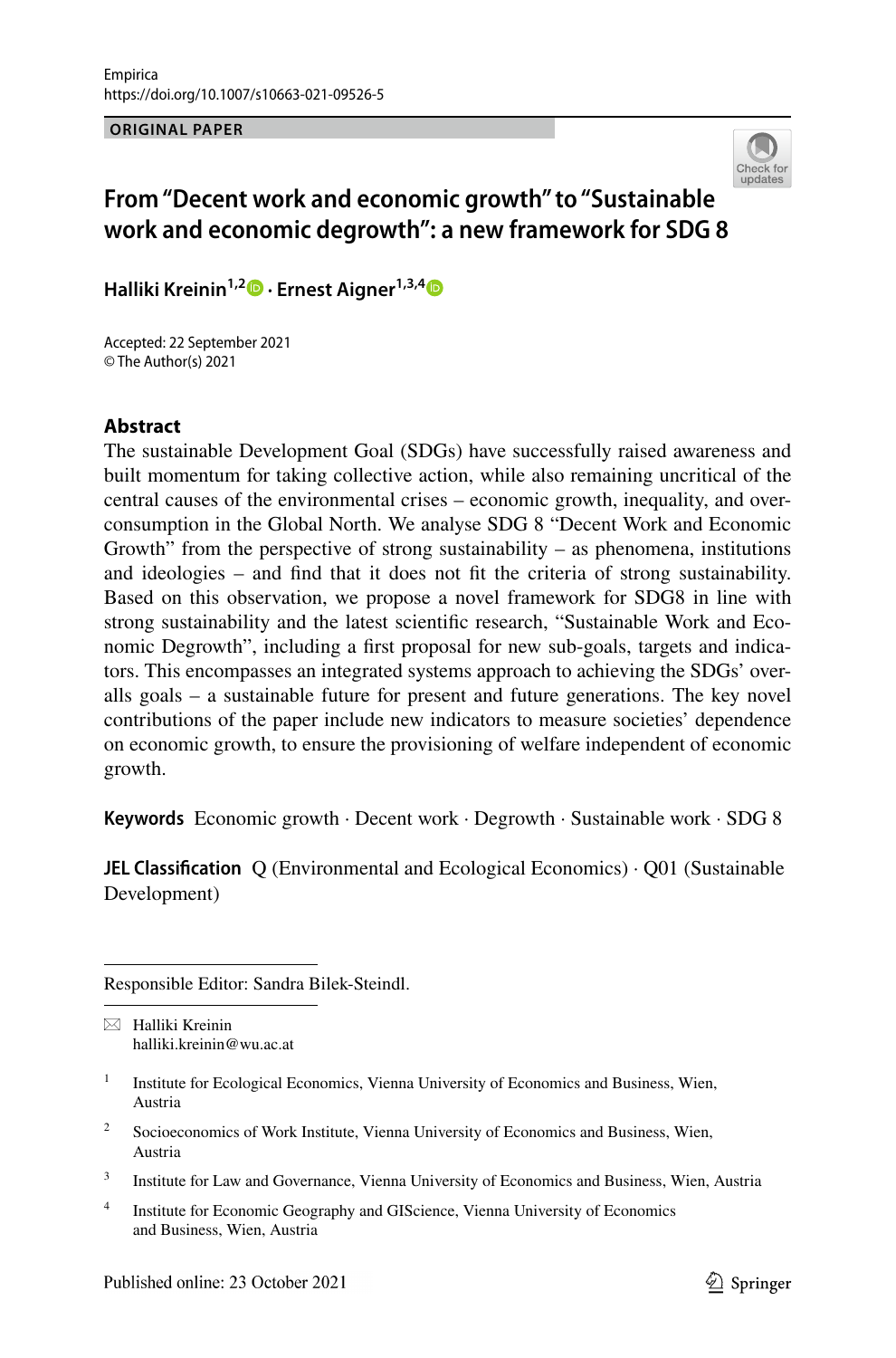### **1 Introduction**

The SDGs, as part of the UN's "2030 Agenda" were meant as a global answer to the problems posed by looming environmental crises and poverty (UN [2015\)](#page-30-0). The aim of the 17 Sustainable Development Goals (SDGs) and their 169 targets was to set an ambitious new plan to "end poverty without imposing signifcant costs on Earth's life-support systems" (Gaffney [2014\)](#page-27-0). The SDGs have been successful in bringing attention to many diferent ecological and social crises and are an impressive product of political compromise and dialogue. Some of the SDGs have been praised by environmental researchers for aiming to "achieve harmony with nature", with corresponding indicators concentrating on the environmental impact of human societies in line with strong sustainability, i.e., such as SDG 6 – "Clean Water and Sanitation" "Life below Water" (SDG 14), and "Life on Land" (SDG 15) (Hickel [2019a](#page-27-1); Eisenmenger et al. [2020](#page-26-0)). Social goals such as "No Poverty" (SDG 1), "Zero Hunger" (SDG 2), "Good Health and Well-Being" (SDG 3), "Quality Education" (SDG 4), and "Gender Equality" (SDG 5), indicate the extent to which globally unequal social relations and unmet human needs structure everyday lives and still plague global societies (UN [2015\)](#page-30-0).

However, they have also remained contested due to some inherent inconsistencies – most visible in the case of SDG 8, the focus of this policy study. Criticism of internal inconsistencies include that SDG 1 accounts for poverty only monetarily, not in terms of human needs, and without facilitating the redistribution of wealth, suggesting that it therefore cannot meet its goal of poverty reduction (Salleh [2016](#page-29-0); Lim et al. [2018;](#page-28-0) Hickel [2019a\)](#page-27-1). It is also argued that further guidelines are needed to make sure that SDG 9 ("Industry, Innovation and Infrastructure") is compatible with sustainability (Lim et al. [2018\)](#page-28-0), and that SDG 17 ("Partnerships for the Goals") facilitates the corporate capture of the SDGs (Rai et al. [2019](#page-29-1); Eisenmenger et al. [2020](#page-26-0)). SDG 8 "Decent work and economic growth", which undermines sustainability directly, has come under the most extensive criticism from the start of the Agenda 2030 process and discussions (Adelman [2018](#page-25-0); Demaria [2018;](#page-26-1) Rai et al. [2019;](#page-29-1) Hickel [2019a](#page-27-1); Eisenmenger et al. [2020\)](#page-26-0). This is because long-term economic growth is at odds with ecological sustainability (Haberl et al. [2020;](#page-27-2) Wiedenhofer et al. [2020](#page-30-1)). The need for remaining within a safe operating space for humanity also encompasses the need for transforming work, creating new forms of work, and terminating work, since the work process is the mediating link between society and the environment (UNDP [2015](#page-30-2)). This makes the focus on the "decency" of work a good start for social outcomes, but inadequate for long-term social-ecological sustainability. Reimagining SDG 8 – from "Decent Work and Economic Growth" to "Sustainable Work and Economic Degrowth" is therefore a critical frst step to making the SDGs more internally coherent, and meeting the goals of Agenda 2030.

We provide a new framework, targets, sub goals and indicators for SDG 8 in line with the latest scientifc evidence and the paradigm of strong sustainability. The new framework provides a starting point for further discussions on indicators to measure societies' independence of growth, and hence move towards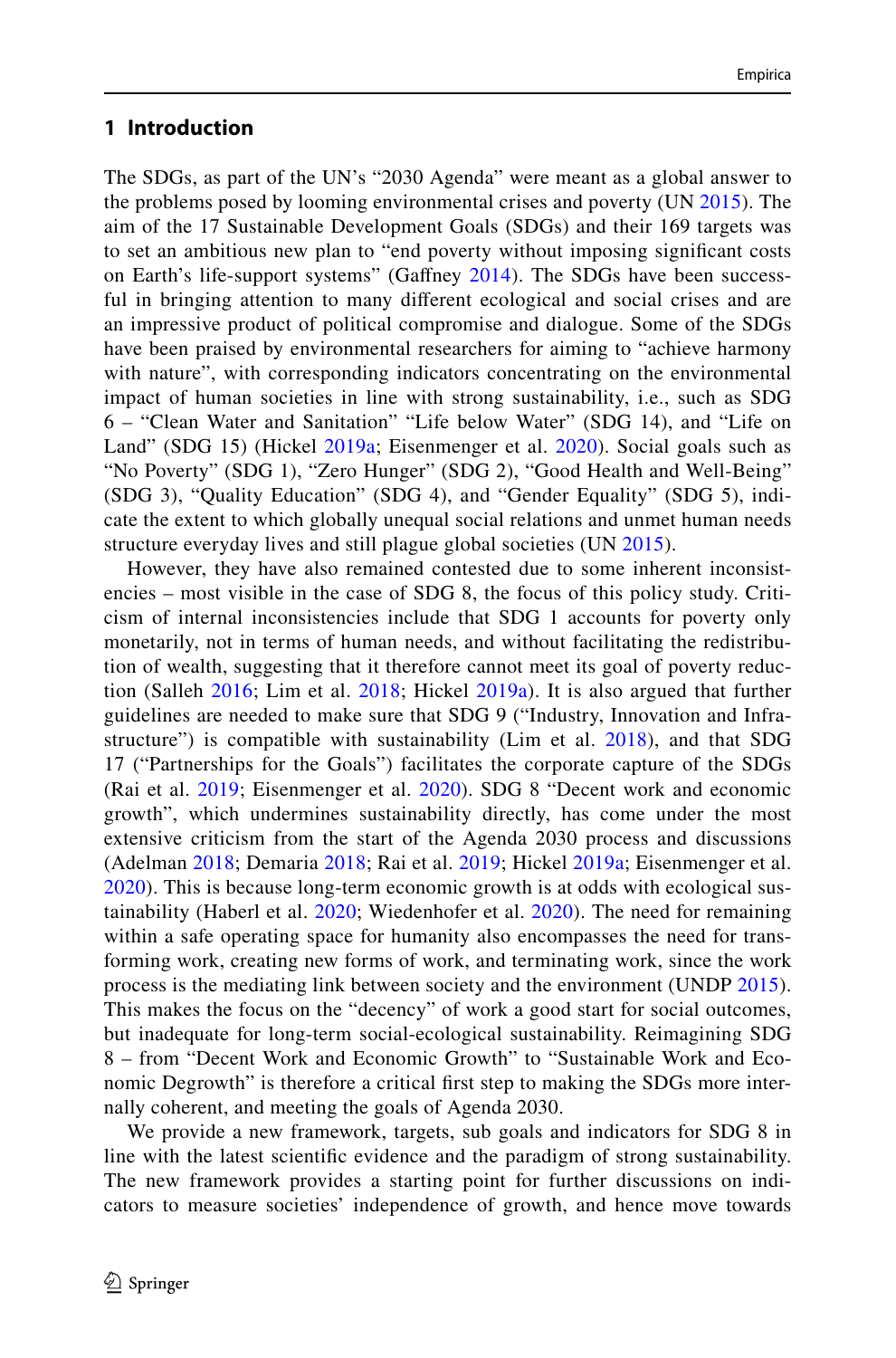sustainability. The remaining sections are organised as follows. Section [2](#page-2-0) reviews the relevant literature and provides the background for the study. Section [3](#page-3-0) documents the research method and design of the study. Section [4](#page-5-0) provides the fndings of the analysis of the current SDG 8 framework, as well as the new proposed indicator framework. Finally, Sect. [5](#page-21-0) provides tentative policy advice, provisional conclusions, and avenues for further research in this feld.

### <span id="page-2-0"></span>**2 Conceptual framework: Strong Sustainability, Degrowth, and Sustainable Work**

"[T]he strong sustainability criteria (…) is derived from the recognition that natural resources are essential inputs in economic production, consumption or welfare that cannot be substituted for by physical or human capital(…) it is understood that some environmental components are unique and that some environmental processes may be irreversible (over relevant time horizons). (…) Strong sustainability focuses on ecosystems and environmental assets that are critical in the sense of providing unique and essential services (such as life-support) or unique and irreplaceable non-use values. The ozone layer is an example of the frst; songbirds or coral reefs might be an example of the second." (Ayres et al. [2001](#page-25-1), pp. 4–5)

The research felds of *degrowth* and *sustainable work* are based on the paradigm of *strong sustainability* that views the economy as a sub-system of society, in itself a sub-system of the environment (Ayres et al. [2001;](#page-25-1) Elder and Olsen [2019\)](#page-26-2). While societal and economic systems are not "natural" (they are not bound by any "natural laws" but rather created by humans, and can therefore be altered), it is not possible to alter the natural system or ecological limits (Spash [2020](#page-29-2)). If there is a confict between the economic, and environmental aspects of sustainability, this means that we must prioritise the environmental, as both society and economy are dependent on it.

Research in degrowth is interested in a "socially sustainable and equitable reduction (and eventually stabilisation) of society's throughput" while ensuring wellbeing (Kallis [2011](#page-28-1), p. 873). Currently postgrowth/degrowth scenarios, while politically complicated, are humanity's best bet to avoiding a devastating 1.7 degrees of warming by 2030, as predicted by the latest IPCC report (Hickel et al. [2021a\)](#page-27-3). This is because "degrowth scenarios minimize many key risks for feasibility and sustainability compared to technology-driven pathways, such as the reliance on high energy-GDP decoupling, large-scale carbon dioxide removal and large-scale and high-speed renewable energy transformation" (Keyßer and Lenzen [2021\)](#page-28-2). Importantly, the focus of degrowth lies in limiting the economic expansion of the Global North to give people in the Global South the chance to meet their material needs for wellbeing within the bounds of the planet. Degrowth is thus about reorienting the economy towards societal welfare – this might even entail nominal economic growth in the Global South in the short-term, as material and energy expansion is needed to provide for human needs. However, the key point is limiting economic expansion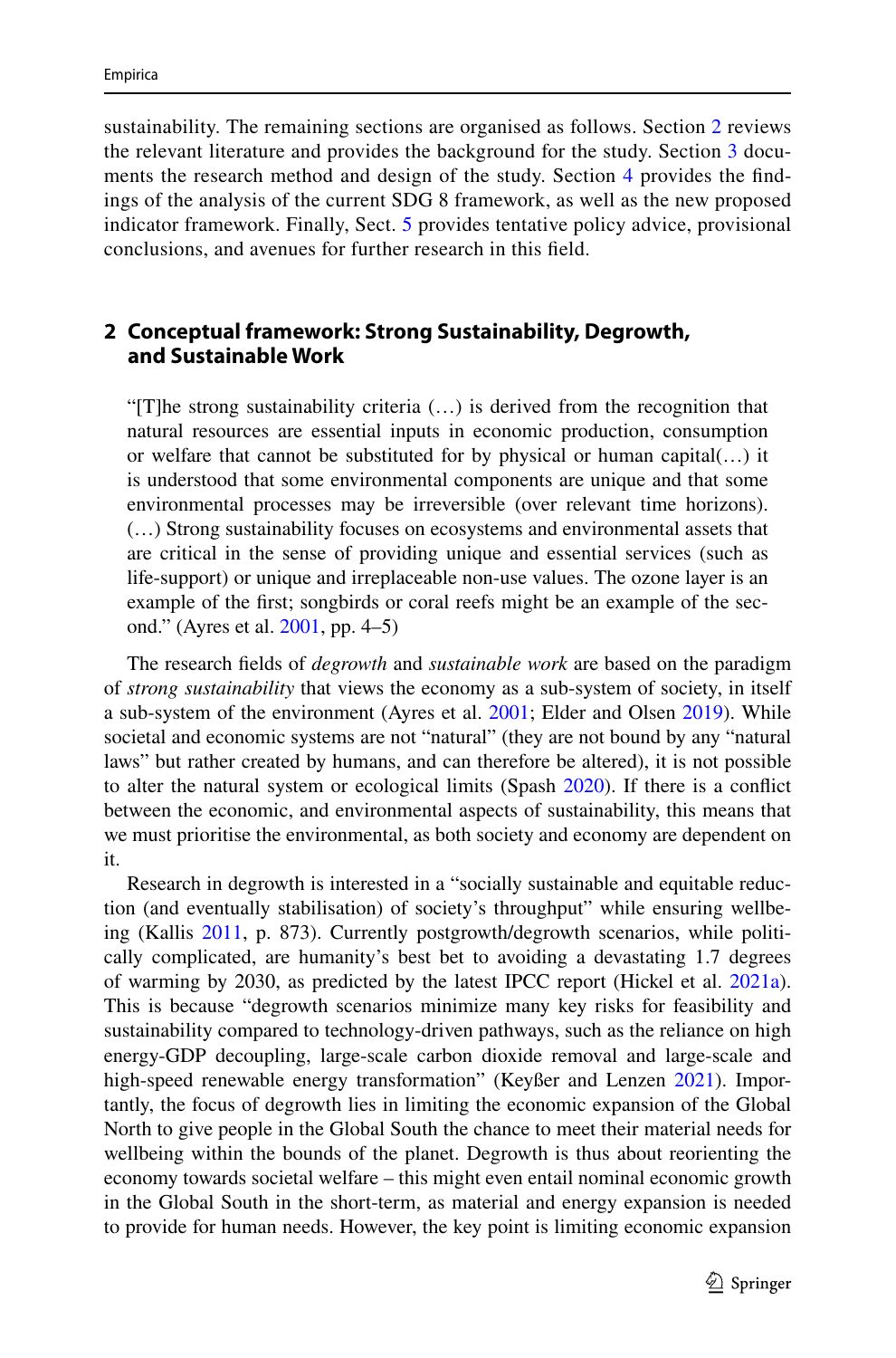beyond what is needed for societal welfare to avoid ecological collapse – starting with the affluent North (Schneider et al.  $2010$ ; Kallis  $2011$ ). Degrowth in the Global North is needed most of all for the "buy-in" of the Global South to long-term socialecological sustainability. Current lifestyles in the Global North are deeply unsustain-able and unjust (Wiedmann et al. [2020\)](#page-30-3). Replicating the old pattern of industrial development of the Global North in the Global South will place all (both Global North and Global South) outside the safe operating space for humanity with planetary boundaries (Krausmann et al. [2016](#page-28-3); Görg et al. [2017](#page-27-4); Stefen et al. [2018\)](#page-30-4).

The sustainable work concept focuses on work as a relation between society and nature, in other words a relation of societal throughput in the economy. Relevant literature includes research on degrowth, postwork and ecofeminist critiques of both the organisation of work (productive and reproductive work), and its role in driving environmental crises through the consumption of materials/primary energy (Littig [2002,](#page-29-4) [2018](#page-29-5); UNDP [2015](#page-30-2); Barth et al. [2016](#page-25-2), [2018,](#page-25-3) [2019](#page-25-4)). Sustainable work also makes practical and normative suggestions for the societal organisation of work. Work should: (1) facilitate mixed work options for both men and women including paid/unpaid, self-providing, and community work; (2) allow for a "self-determined sustainable way of life for men and women";  $(3)$  guarantee long-term health;  $(4)$ provide fair pay for all genders (including income and transfers); and (5) be in line with ecologically and socially compatible production of goods and services (Littig [2018](#page-29-5), p. 574). Of course, achieving sustainable work potentially reduces the signifcance of work in contemporary societies, for large fractions of work today are not in line with the four aspects of sustainable work. This has been emphasized by the UNDP [\(2015](#page-30-2)), as achieving sustainable work does not only require new forms of work, or the transformation of work, but also the termination of work. Importantly, the theory of sustainable work employed here departs from the concept of sustainable work used by Eurofound ([2015,](#page-26-3) [2017\)](#page-26-4) and other researchers (i.e. Docherty et al. [2009](#page-26-5)) in relation to supporting life-course and full employment. These latter conceptualisations of sustainable work focus solely on social sustainability and do not include an in-depth consideration of the environment as the basis for the materials and energy inputs and waste-sink outputs of the work process, in line with the paradigm of strong sustainability.

### <span id="page-3-0"></span>**3 Methods**

In this paper, we frst analyse SDG 8 from the perspective of strong sustainability, as phenomena, institutions and ideologies, and as the next step, provide a new alternative indicator framework. The new "Degrowth and Sustainable Work" framework roughly follows the approach of Foster et al. [\(2020](#page-27-5)) and Niemeijer and de Groot [\(2008](#page-29-6)) for selecting indicator sets. This process includes three steps: (1) defning a research question, (2) identifying a causal network (in this case the wider national and global policy arena), and (3) selecting indicators. This conceptual framework for indicator selection emphasises indicator sets, rather than single indicators, as well as focusing on the interrelation of diferent indicators and goals (in work, welfare, the economy, and the environment). It thus facilitates "the identifcation of the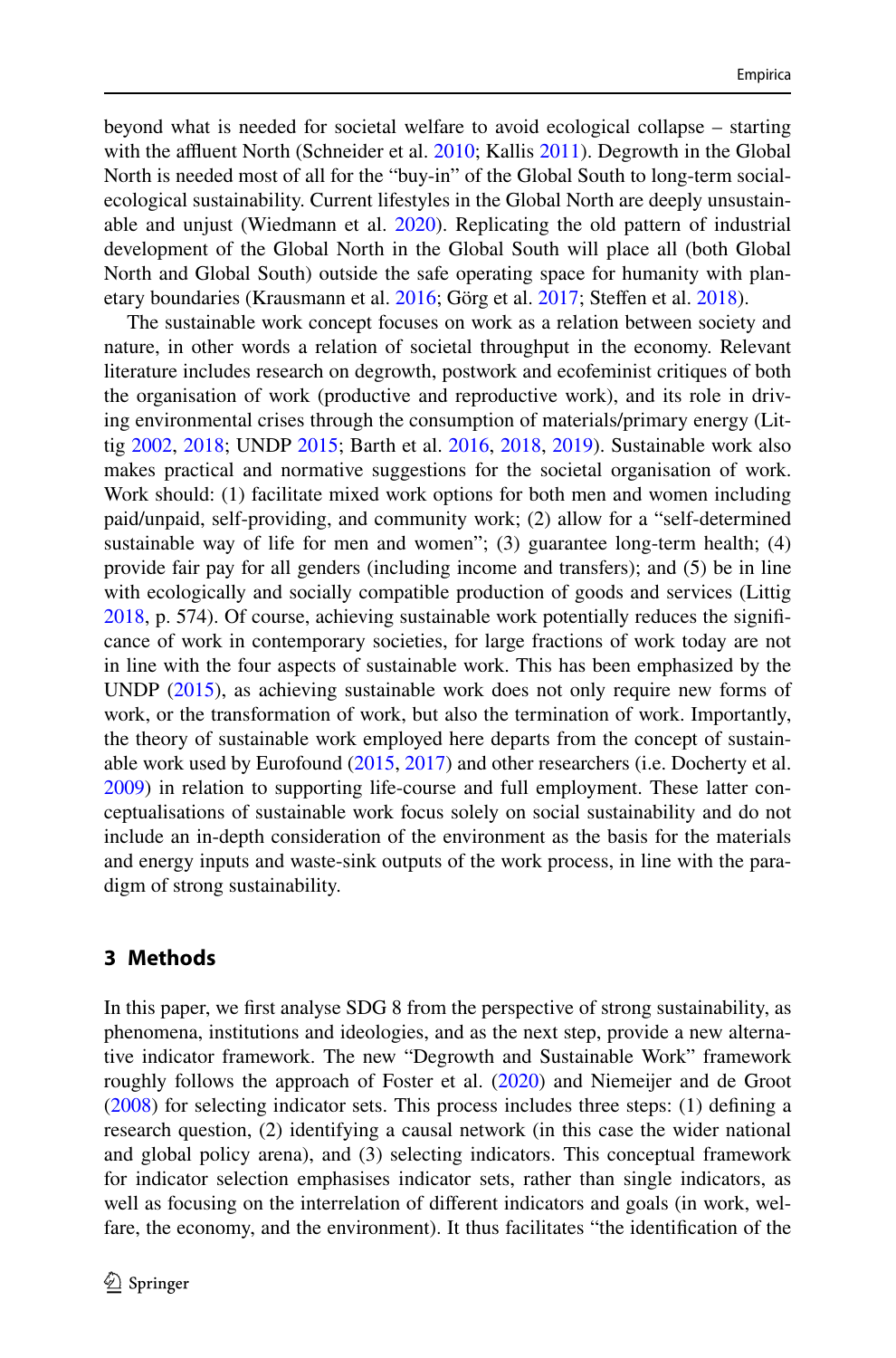most relevant indicators for a specifc domain, problem and location, leading to an indicator set that is at once transparent, efficient and powerful," in its ability to consider economic and social drivers of environmental impacts (Niemeijer and de Groot [2008](#page-29-6), pp. 14, 16, 21).

This paper is underpinned by the new policy sociology theory of policy analysis and study. It sees the state (as well as the feld of international policy-making) as a contested terrain of political action, rather than a unitary actor making simple managerial decisions based on rationality. The aim of policy study then, as one of the central purposes of socioeconomic research, is to review and evaluate policies meant to shape or guide societal (or environmental) welfare (Blackmore and Lauder [2005;](#page-26-6) Foster et al. [2020](#page-27-5)). Indicators "measure policy progress, success, or failure" but also assign importance to certain things, and thus "shape our view of 'objective' reality" (Foster et al. [2020](#page-27-5), p. 4). While the selection criteria for SDG indicators is the following: "policy-relevant, reliable, measurable/clearly defned, simple/easily communicated, broad in scope, and limited in number" (Allen et al. [2020](#page-25-5), p. 523), economic and social indicators of sustainability most importantly must be in line with the concept of strong sustainability and the latest environmental science (Wiedmann et al. [2020;](#page-30-3) IPCC [2021\)](#page-28-4).

Since indicators shape social actuality through measuring and highlighting certain elements, it is important to be open and transparent about political priorities and subjective choices (which exist in every process of selecting indicators, and indeed in the wider policy process). In this policy study, the basis for selecting indicators for the new SDG 8 goal is a review of indicators to measure societal progress towards social and environmental welfare in line with environmental science and strong sustainability, relevant to economy and work. In addition, the contribution of this paper includes new proposed indicators, as a starting point for discussions on a new altered SDG 8.<sup>[1](#page-4-0)</sup>

The strong sustainability approach to environment-economy relations bears consequences for the types of indicators we use to assess sustainability and welfare, since, as mentioned above, indicators are normative, political, and value-laden tools. From the perspective of strong sustainability, therefore, sustainability indicators must measure scale, and distribution, while staying open to value pluralism (Roman and Thiry [2017\)](#page-29-7). This translates to measuring the effects of the scale of economic activity on the environment, such as pressures on ecosystems, as well as the social foundations of the economy, including how material resources and welfare is divided between diferent groups globally and nationally. Finally, value pluralism means that an emphasis is put on critiquing and politicising the use of diferent measurements, and opening up the debate on indicators (Roman and Thiry [2017](#page-29-7)).

We follow the policy advice on (strong) sustainability indicators when proposing the new SDG 8 framework. There are a plethora of "beyond GDP" indicators aiming to measure welfare and sustainability, including indicator sets (dashboards),

<span id="page-4-0"></span><sup>&</sup>lt;sup>1</sup> Since this is the first paper that explicitly develops indicators for Degrowth, the causal network and respective indicators are not fully developed and entail rather a starting point for more elaborate mapping of the networks and identifcation of causalities in collaboration with experts in the respective feld.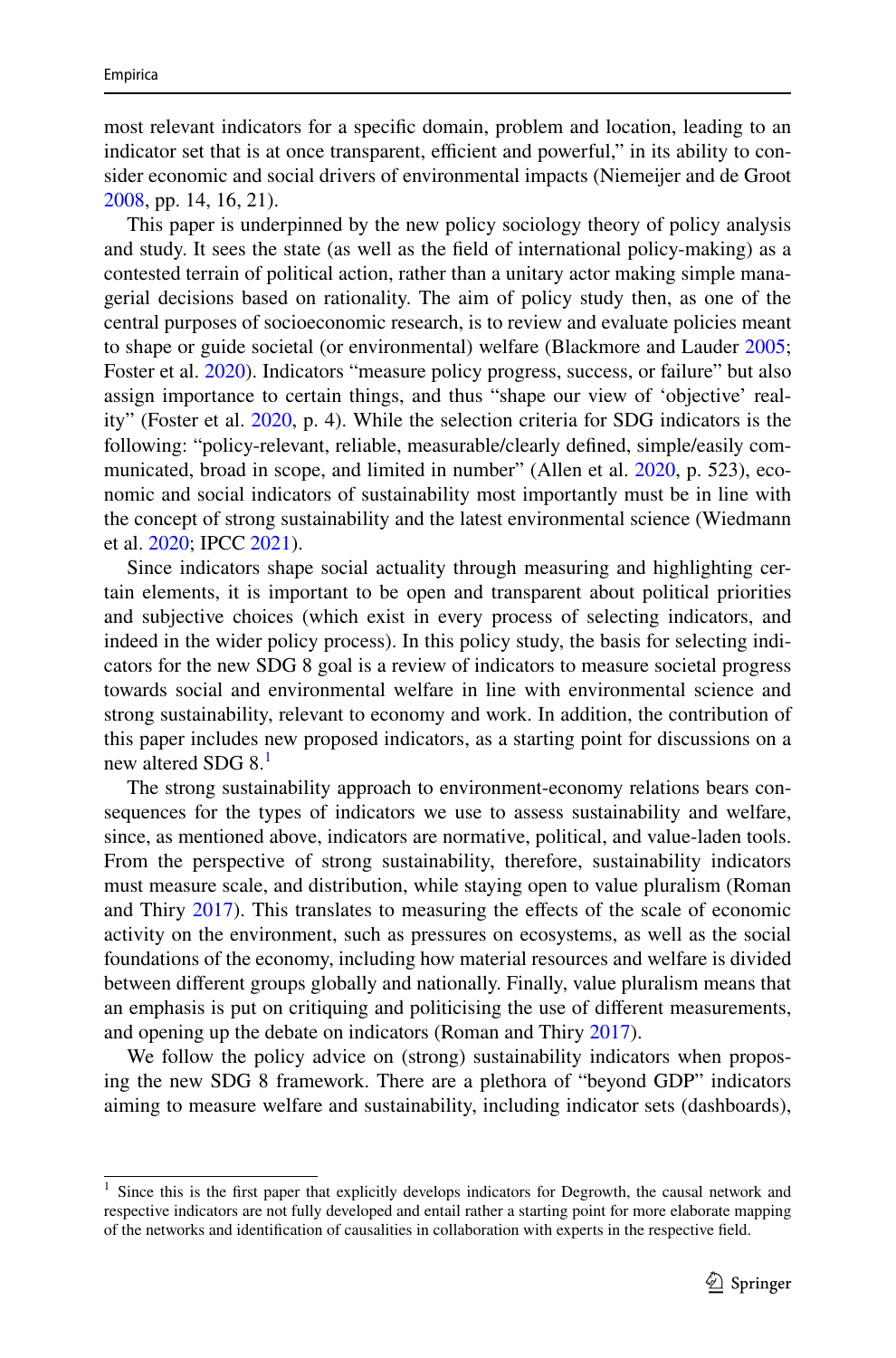aggregate non-monetary indices, aggregate monetary indices, as well as subjective wellbeing indices – however, not all are in line with strong sustainability (Walker and Jackson [2019](#page-30-5)). The principles of strong sustainability exclude aggregate monetary indices as a relevant measure of the economy's environmental sustainability as well as fnancial measurements of the environment, due to strong uncertainty, value incommensurability, and the preanalytic vision of the economy as a sub-system of the biosphere (Spash [2012;](#page-29-8) Roman and Thiry [2017](#page-29-7)). Aggregate non-monetary indices also include inherent problems with ranking and weighting, which can leave the resulting number easily manipulatable where there is a lack of cohesive theory (Walker and Jackson [2019](#page-30-5), p. 8).

The main shortcoming of indicators sets (such as the SDGs themselves), on the other hand, is that they can easily become overwhelming due to the number of different information included. There must therefore be a limit on the number of indicators included in order to provide a succinct and simple policy tool. Nevertheless, indicators sets can provide more complex and multidimensional information on progress (Walker and Jackson [2019](#page-30-5)). Subjective wellbeing indices can augment other indicators, since welfare also consists of subjective experiences – however, these measures can be susceptible to one-of events (i.e. moods), and cannot account for environmental sustainability (Walker and Jackson [2019\)](#page-30-5). With certain exceptions for aggregate indices, we therefore largely focus on non-aggregate indicators of scale of the environmental impact of the economy, distribution of welfare and harm, and subjective wellbeing, as relevant measures of sustainable welfare for the new SDG 8 indicator set. Where possible, we refer to literature and existing indicators, suggesting necessary new indicators where needed, and limiting the number of indicators for conciseness and policy relevance. Some of the proposed indicators refect a conceptual starting point and require additional research in collaboration with experts in the respective felds to better identify the causal mechanisms.

In summary, this policy study followed a coherent research design to develop a preliminary new framework for SDG 8 in line with strong sustainability. In the next section, we will present this framework and discuss the results of the policy analysis. (Table [1](#page-6-0)).

### <span id="page-5-0"></span>**4 Strong sustainability and SDG 8**

The current SDG 8 sub-goals can be seen in Table [2](#page-23-0) in the Appendix, which also explains whether they pertain to economic growth, work, or both. A major concern of the ability of the SDGs to fulfl their goals is linked to SDG 8. As Table [2](#page-23-0) shows, seven of the 12 sub-goals of SDG 8 focus on economic growth. Three focus directly on economic growth and production (sub-goals 8.1, 8.2, 8.3), while economic growth is related resource and energy use, tourism, fnancial markets and foreign direct investments in sub-goals 8.4, 8.9, 8.10, and 8.a, respectively. Eight out of the 12 sub-goals of SDG 8 are related to "work". However, only two are indeed related to the *decency* of work (sub-goal 8.7 and 8.8), the rest of focus on the goal of increasing employment in society, and their respective productivity – which are not in line with strong sustainability and the UNDP [\(2015](#page-30-2)) framework on sustainable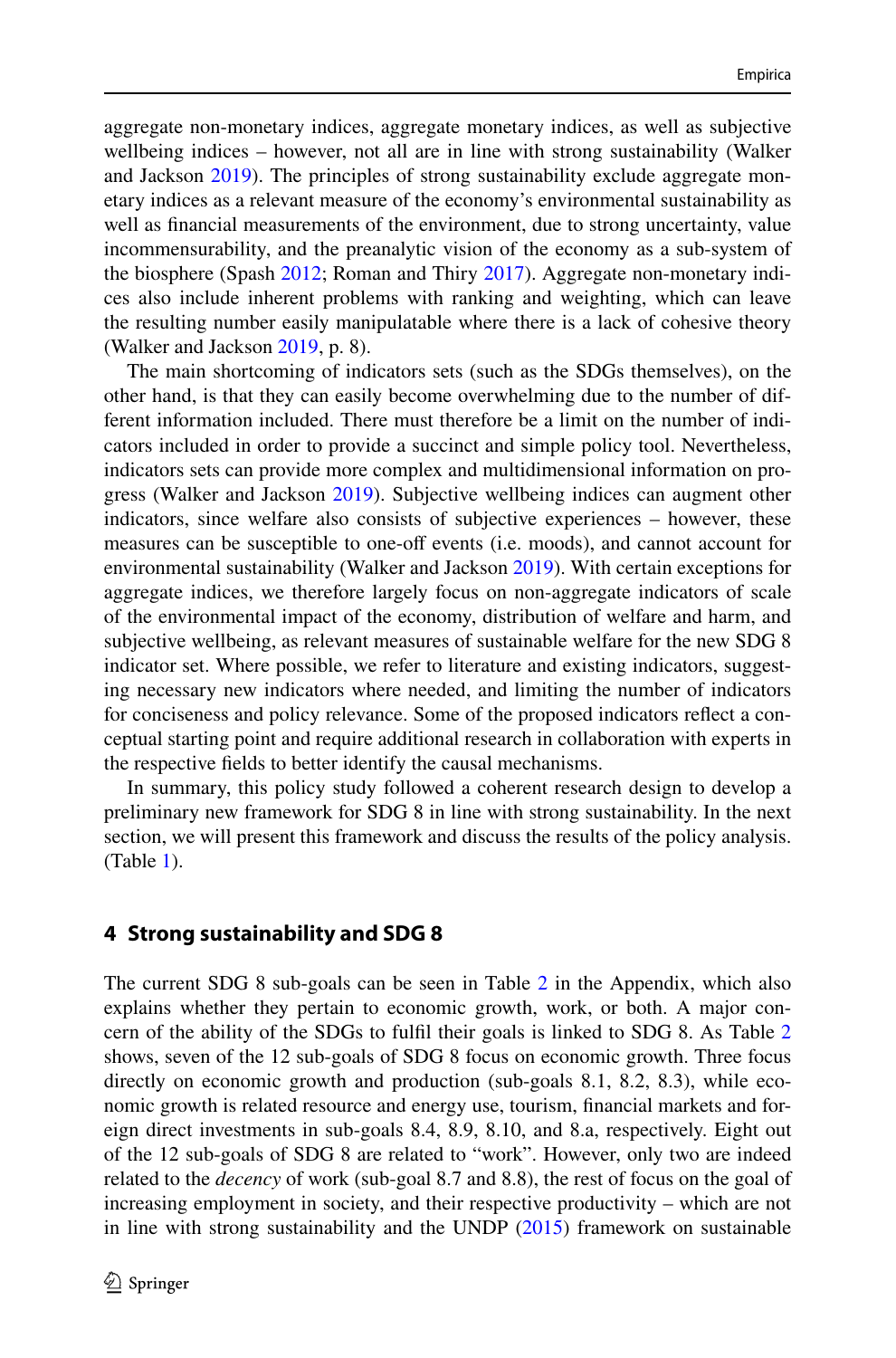<span id="page-6-0"></span>

|                                                                      | <b>Table 1</b> Indicators for a new SDG 8 "Economic degrowth and sustainable work"                                                                                                                                                                                                                                                                                                                                                                                                                                                                                                                                                                                                                                                                                                                                                                                                                                                                                                                                                                                                                                                                                                                                                                                                                                                                                                                                            |
|----------------------------------------------------------------------|-------------------------------------------------------------------------------------------------------------------------------------------------------------------------------------------------------------------------------------------------------------------------------------------------------------------------------------------------------------------------------------------------------------------------------------------------------------------------------------------------------------------------------------------------------------------------------------------------------------------------------------------------------------------------------------------------------------------------------------------------------------------------------------------------------------------------------------------------------------------------------------------------------------------------------------------------------------------------------------------------------------------------------------------------------------------------------------------------------------------------------------------------------------------------------------------------------------------------------------------------------------------------------------------------------------------------------------------------------------------------------------------------------------------------------|
| $(1)$ Well-being                                                     | (a) Wellbeing and provisioning of basic goods and services<br>Subjective well-being measures, including aggregate indices of subjective welfare<br>(non-monetised measurements) such as the Happy Planet Index (HPI) (O'Neill 2012;<br>Patrick et al. 2019) by gender, age, ethnicity each at the 10th percentile<br>Objective well-being measures by gender, age, ethnicity each at the 10th percentile<br>(including access to basic material goods and services, non-monetised) i.e. the social<br>boundaries of the "Safe and Just Space framework" (O'Neill et al. 2018)<br>(b) Wellbeing of non-human living beings<br>Aggregate index of animal rights (i.e. "Animal Protection Index")<br>Share of wilderness and protected areas of land (i.e. "Indicator for Wildness" (Aplet<br>et al. 2000))<br>(c) Stable and healthy environment<br>Probability of living a life in a stable earth-system by age [NEW]                                                                                                                                                                                                                                                                                                                                                                                                                                                                                                          |
| (2) Participa-<br>tion, democ-<br>racy and<br>autonomy               | (a) Participation and economic democracy<br>Aggregate democracy index (i.e. "Democracy Matrix" (Lauth 2015))<br>Share of collectively run firms [NEW]<br>(b) Autonomy and time wealth<br>Discretionary time (time not spend in paid or unpaid work) (hours) by gender, age,<br>and ethnicity ("International Classification of Activities for Time-Use Statistics (ICA-<br>TUS)" (Bediako and Vanek 1998; Goodin et al. 2008)<br>Self-reported "time-wealth " by gender, age, and ethnicity (von Jorck et al. 2019)<br>Share of population in employment                                                                                                                                                                                                                                                                                                                                                                                                                                                                                                                                                                                                                                                                                                                                                                                                                                                                      |
| (3) Dependence<br>on economic<br>growth                              | (a) Dependence of households on economic growth<br>Causality of household income on subjective as well as objective wellbeing in the<br>respective society. Share of income spent on basic goods and services (i.e. the social<br>boundaries of the "Safe and Just Space framework"), by age, gender, and ethnicity<br>each at the 10th percentile of the income distribution [NEW]<br>(b) Dependence of state/society on economic growth<br>Gini and 10 to 90 percentile ratio of subjective and objective well-being and time<br>prosperity<br>Share of basic goods and services (food, water, care, health, education, transport)<br>provided by public institutions [NEW]<br>Dependence on economic growth for sustainable refinancing of state budgets [NEW]<br>(The measure needs to be interpreted in combination with other wellbeing measures,<br>otherwise it could foster austerity by indicating a too-high-share of social welfare<br>expenditure per GDP. This would miss the point - to measure the dependence of<br>welfare state institutions on GDP growth.)<br>Causality of economic growth on unemployment rate<br>Index of prevalence of institutions that weaken the dependence on employment [NEW]<br>(c) Dependence of economic stability on economic growth<br>Causality of firm bankruptcies and economic growth rates<br>Causality of firm growth (per employee and turnover) on firm bankruptcies |
| (4) Material<br>and energy<br>use, footprint<br>and intensi-<br>ties | (a) Material and energy intensity of domestic production<br>Direct material input of biomass, minerals, fossil fuels, water (t or 1) in economic<br>production in total and per capita<br>Total energy use in final production (mj) in total and per capita<br>Share of renewable energy in total energy use in production $(\%)$<br>Domestic value added per level of environmental impact (land, water, air) (O'Neill<br>2012)<br>Domestic value added of the globally ten most polluting sectors as a share of total<br>domestic value added [NEW]                                                                                                                                                                                                                                                                                                                                                                                                                                                                                                                                                                                                                                                                                                                                                                                                                                                                         |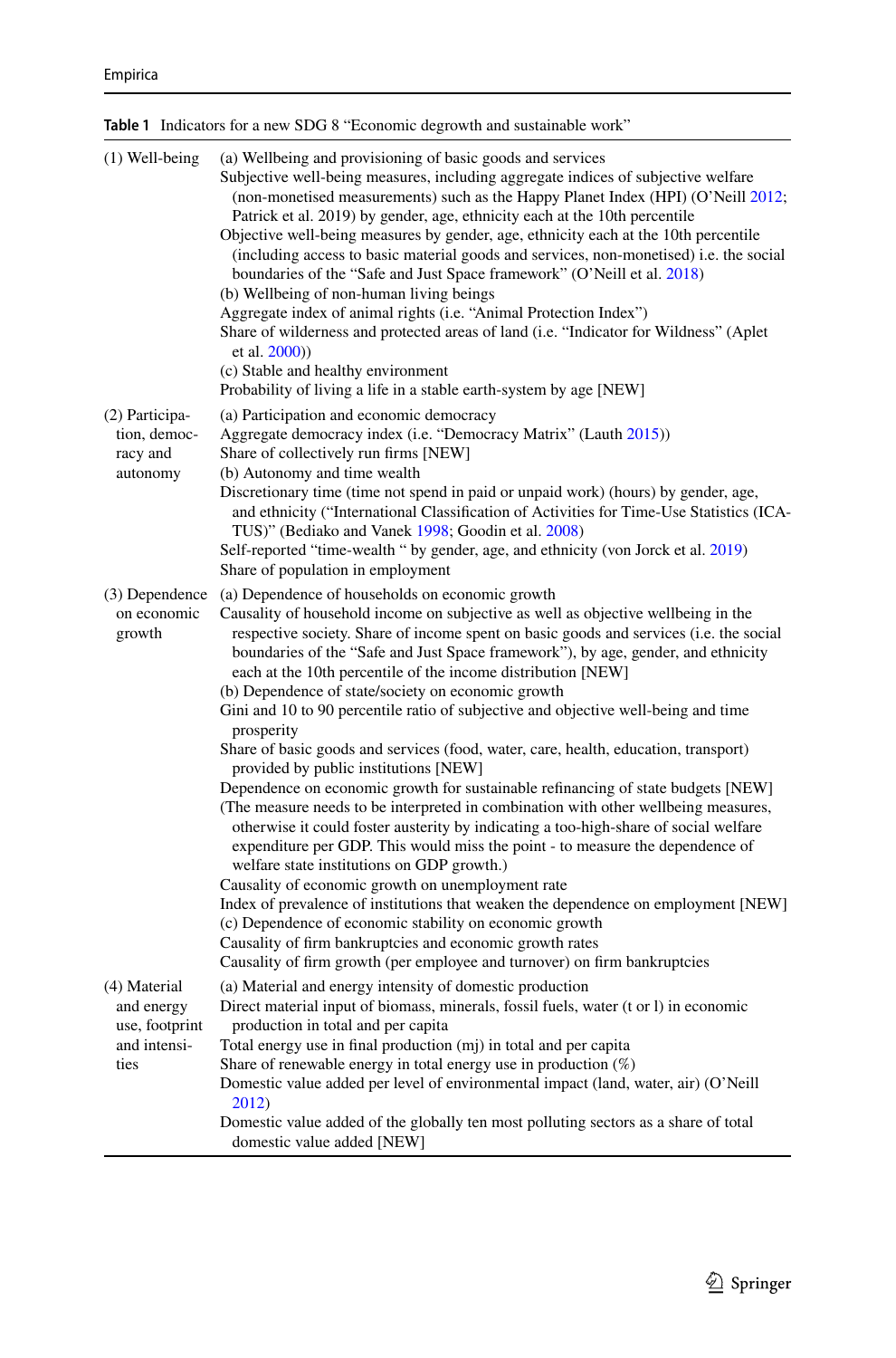| Table 1 (continued) |
|---------------------|
|                     |

| $(5)$ Decency of<br>work                                          | (a) Domestic working conditions<br>Current SDG 8.8<br>(b) Value of work. Perceived value of own work from workers perspective for different<br>social groups (Graeber 2018; Dur and Lent 2019)<br>(c) Amount and distribution of paid und unpaid working time<br>Gini of time in paid work [NEW]<br>Share of labour force in paid work of more than 30 h/week [NEW]<br>Distribution of unpaid work between gender and other socio-economic groups (i.e.<br>"International Classification of Activities for Time-Use Statistics (ICATUS)"<br>(Bediako and Vanek 1998)) |
|-------------------------------------------------------------------|-----------------------------------------------------------------------------------------------------------------------------------------------------------------------------------------------------------------------------------------------------------------------------------------------------------------------------------------------------------------------------------------------------------------------------------------------------------------------------------------------------------------------------------------------------------------------|
| $(6)$ Material<br>and energy<br>intensity of<br>work              | (a) Material and energy intensity of work<br>Material (biomass, minerals, fossil fuels, water) and energy use per working age popu-<br>lation capita, per worker, and per hour worked<br>Material (biomass, minerals, fossil fuels, water) and energy footprint per working age<br>population capita, per worker, and per hour of free time. (Fischer-Kowalski and Haas<br>2016)                                                                                                                                                                                      |
| $(7)$ Depend-<br>ence on<br>indecent and<br>unsustainable<br>work | (a) Dependence of households on work<br>Index of decommodification [NEW]<br>Index of prevalence of institutions that weaken the dependence on employment [NEW]<br>Right-not-to-work index [NEW] including share of population without employment<br>with access to social security [NEW]                                                                                                                                                                                                                                                                              |
| $(8)$ Interna-<br>tional harm<br>on economy<br>and society        | (a) Material and energy footprint of domestic production<br>Secondary material and energy effects of goods and services exported – measure of<br>ecologically unequal exchange (Dorninger et al. 2021)<br>(b) Social harm caused in other places by imported and exported goods<br>Number of weapons/harmful goods exported to other countries [NEW]<br>A measure of forced, indecent, harmful, and child labour inherent in goods consumed –<br>i.e. "The labour footprint" framework (Gómez-Paredes et al. 2015)                                                    |

work (sub-goals 8.2, 8.3, 8.4, 8.5, 8.6, 8.7, 8.9, 8.b). "Decent work" is an important goal, however, since the work process in fundamentally important for sustainability, the goal must become *sustainable* work – to encompass social and environmental sustainability aspects of work, as well as decency, in line with the goals of Agenda 2030.

### **4.1 The problems with SDG 8 – "Economic Growth"**

Since World War II, economic growth has dominated both societal discussions as well as Economics, despite long-standing critique. This is because economic growth represents not only a "phenomenon" but also an "institution", and an "ideology" (Haapanen and Tapio [2016\)](#page-27-7). GDP was born as a wartime measure to assess countries' wartime production capabilities, but was never intended as a measure of wellbeing. It became a proxy for economic welfare as well as general societal welfare, due, in part, to the ease of the single numeric representation – despite its crass oversimplifcation of reality (Stiglitz et al. [2018](#page-30-7)). The use of GDP as a proxy for societal wellbeing has been widely criticised, yet GDP continues to hold dominance (Fitoussi and Durand [2018](#page-26-7); Stiglitz et al. [2018,](#page-30-7) [2020](#page-30-8)). In this section, we will analyse the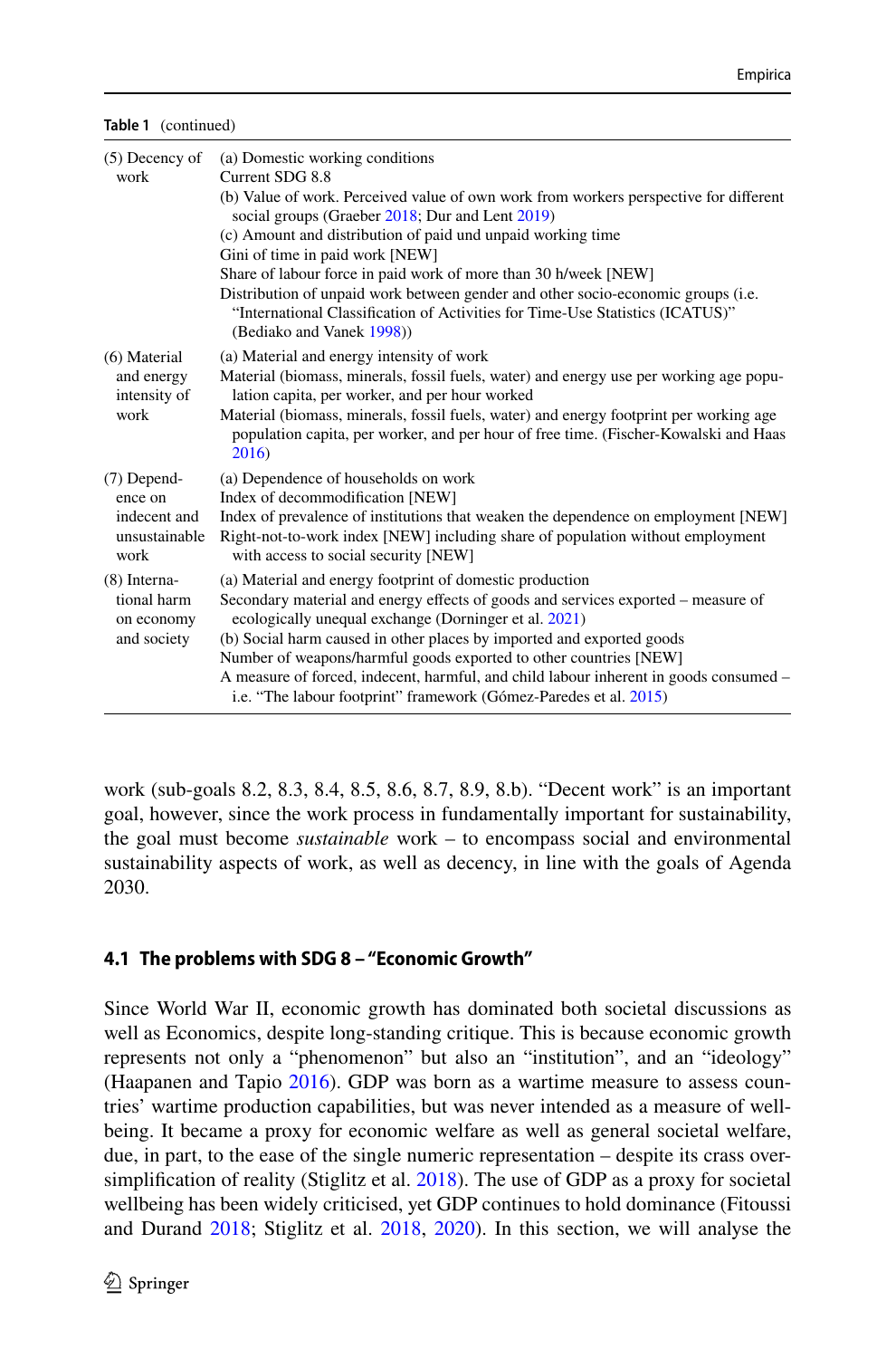problems with economic growth –as a "phenomenon" (i.e. its direct energy/material and waste manifestation), as an "institution" (i.e. in its relation to institutions such as the welfare state), and as an "ideology" (i.e. its dominance in public discussions as a "normal"/"natural" phenomenon outside critique), while referring to the sub-goals of SDG 8 and how these should be altered in line with strong sustainability (Haapanen and Tapio [2016\)](#page-27-7).

#### **4.1.1 Economic Growth as a phenomenon – social welfare**

Considering economic growth as a phenomenon, many economists agree that economic growth fails to capture the most important aspects of social welfare. It does not capture the distribution of income in society, or the extent to which and how many members of society successfully have their basic needs met in the process of production and consumption. It does not measure health, happiness, education, equality of opportunity, or even whether the economy is headed for a crash (Fitoussi and Durand [2018](#page-26-7); Stiglitz et al. [2018,](#page-30-7) [2020\)](#page-30-8). Despite correlations between welfare and GDP per capita, depending on the respective region, deviations are often large (Jones and Klenow [2016](#page-28-6)). There is also a long history of critique of equating economic growth or increased consumption with wellbeing (including health and happiness), rather than social policies (Easterlin [1974](#page-26-11); Preston [1975](#page-29-11)). Wellbeing is related to economic activity, but this consideration must include the role nature and the physical reality of environmental systems, as well as broader societal institutions and norms, and considerations of the economic process as a historic, irreversible, materials and energy-converting process (Ayres and Warr [2009\)](#page-25-8).

Many citizens in the Global South need better access to material and energy resources to meet their basic needs and improve their lives – which would even entail GDP growth. However, measuring GDP growth alone tell us little about whether increased production and consumption has improved access to basic resources for the material welfare of those in need, or been captured. Research suggests that especially in places of high deprivation, a focus on wellbeing and meeting human needs is more efficient (than a GDP-growth focus) and does so within planetary boundaries (Brand-Correa and Steinberger [2017](#page-26-12); Hickel [2019a](#page-27-1); Steinberger et al. [2020\)](#page-30-9). Although the Global North has experienced huge levels of economic growth since the 1970s and 1980s, this has not translated into increases in welfare because of stagnating wages and rising inequality (Rezai and Stagl [2016\)](#page-29-12) and because consumption has mostly been spent on positional goods by higher income groups, not to meet human needs (O'Neill et al. [2018](#page-29-10)). Arguably, the positive relationship between economic growth and welfare from the start of industrialisation leading up to the 1970s, in Global North countries, was institutional – in other words it was due to political rules and institutions – as post-war public welfare was achieved in the political terrain of policy-making, in political struggles (Berberoglu [2019](#page-25-9); Hickel [2019b;](#page-27-10) Cahen-Fourot [2020\)](#page-26-13). Collective provisioning systems (health care centres, public transport, garbage disposal, as well as access to shelter, sanitation and minimum foor area) have historically been more important to the attainment of wellbeing than average income or total energy consumption (Baltruszewicz et al. [2021\)](#page-25-10).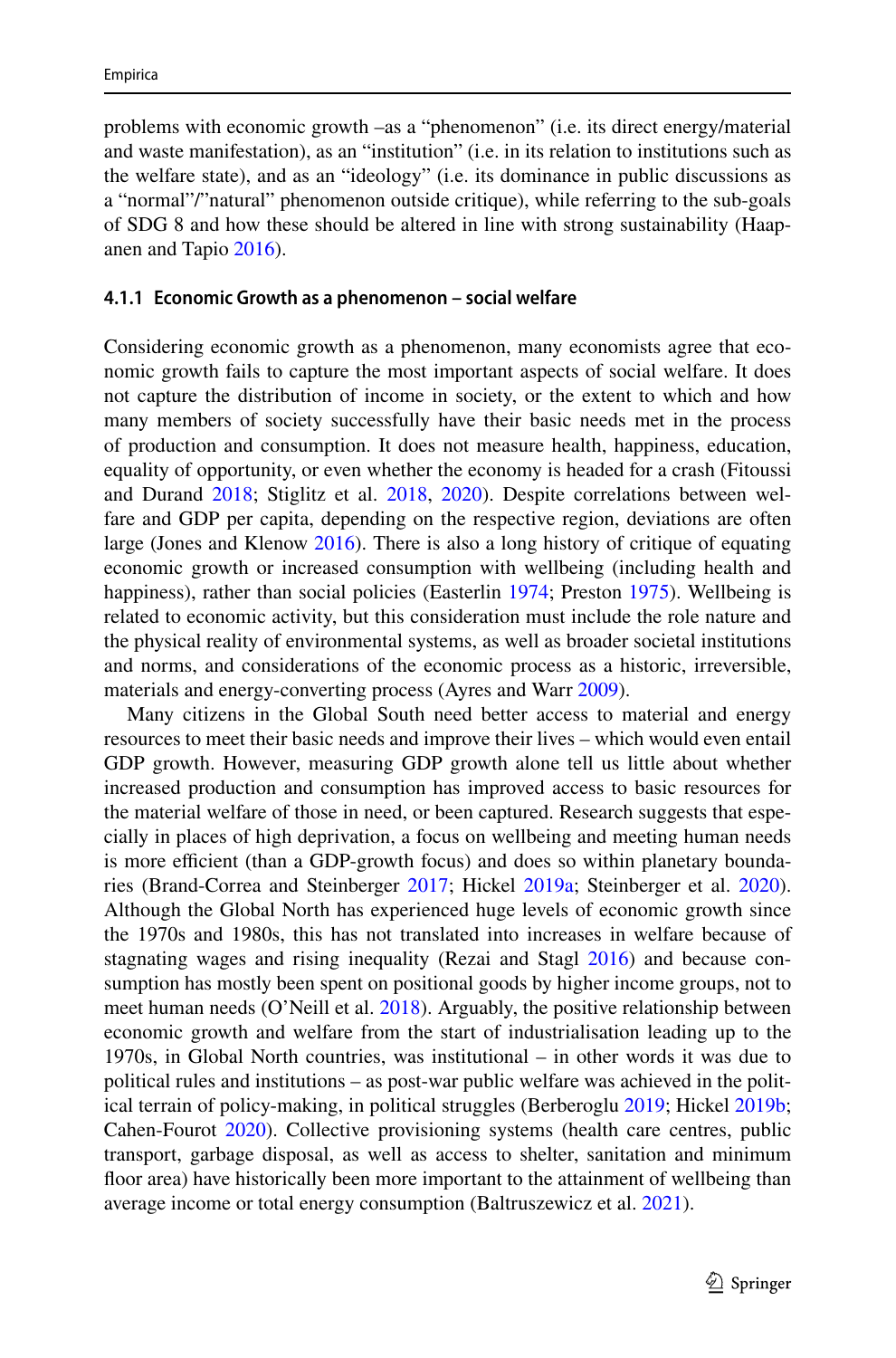The real aim of poverty reduction within planetary boundaries must focus on reducing inequality, not on further economic expansion as a way to avoid distributional issues  $-$  although this is politically much more difficult. Given the current relationship between economic growth and poverty reduction through income growth for the poorest, it would take 207 years to eliminate poverty (\$5 a day) via economic growth, and require the global economy to grow to a size 175 times larger than in 2015 (Hickel [2015](#page-27-11); Salleh [2016](#page-29-0)). Research on material fows shows the continuation of uneven relations between the Global North and Global South – "a widespread intuition in both capitalist core nations and more peripheral areas that the economic and technological expansion of the former occurs at the expense of the latter" (Hornborg [2009](#page-28-7), p. 245). Between 1990–2015, high-income countries have simultaneously appropriated resources with high-embodied material, labour and land from low-income countries, while generating monetary surplus though taking part in international trade – in efect keeping the Global North developed on the back of the Global South (Dorninger et al. [2021\)](#page-26-10). This drain from the Global South to the Global North since the 1960s has totalled around \$62 trillion, or \$152 trillion (constant 2011 US Dollars) when also considering lost growth. Drain through unequal exchange now equals around \$2.2 trillion a year, enough to end extreme poverty 15 times over (Hickel et al. [2021b](#page-27-12)). Rises in foreign direct investments have been historically also tied to land grabbing and the destruction of local sustainable community livelihoods (De Schutter [2011,](#page-26-14) [2013\)](#page-26-15), while international trade currently increases global resource use (Plank et al. [2018\)](#page-29-13). Further global trade, in its current form, can therefore be seen not as the answer to, but rather the driver of continued inequalities, underdevelopment, and environmental crises.

The inclusion of SDG sub-goals 8.1, 8.2 and 8.3 thus promotes a narrative of poverty reduction which is inefficient at best, and unsustainable in the long term (Lim et al. [2018](#page-28-0)). Sub-goal 8.a, on the other hand is not in line with current trade patterns of ecologically unequal exchange. Sub-goal 8.10 is contradictory to the overall (current) goal of SDG 8, as it remains open, how fnancialisation of the economy, nature, society, environment, or work, should contribute to economic growth *or* decent work (Epstein [2005](#page-26-16); Fine [2013](#page-26-17); Hache [2019](#page-27-13); Kemp-Benedict and Kartha [2019\)](#page-28-8). A better set of sub-goals would set out to provide welfare within planetary boundaries, and would aim to measure societal well-being in a society within the Earth's carrying capacity – a measure of whether a society is moving towards a sustainable wellbeing economy. New indicators would need to include subjective and objective well-being measures; calculated for different societal groups (O'Neill [2012;](#page-29-9) O'Neill et al. [2018](#page-29-10)). Considering the well-being of the lowest group (for instance at the 10th percentile), would be especially important to achieving subjective and objective wellbeing for all. To measure material well-being, indicators measuring material deprivation and outlining access to basic social goods and services should be used, instead of using the proxy of GDP growth (Hickel [2019a](#page-27-1)). We also suggest that one indicator should measure the wellbeing of non-human beings and eco-systems, which is not included in SDG 8, but forms a wider understanding of societal "wellbeing" in strong sustainability (Ayres et al. [2001](#page-25-1); Kopnina and Cherniak [2015\)](#page-28-9). This could include for instance measuring animal rights and share of wilderness and non-managed ecosystems. Further, wellbeing also entails human-nature relations in terms of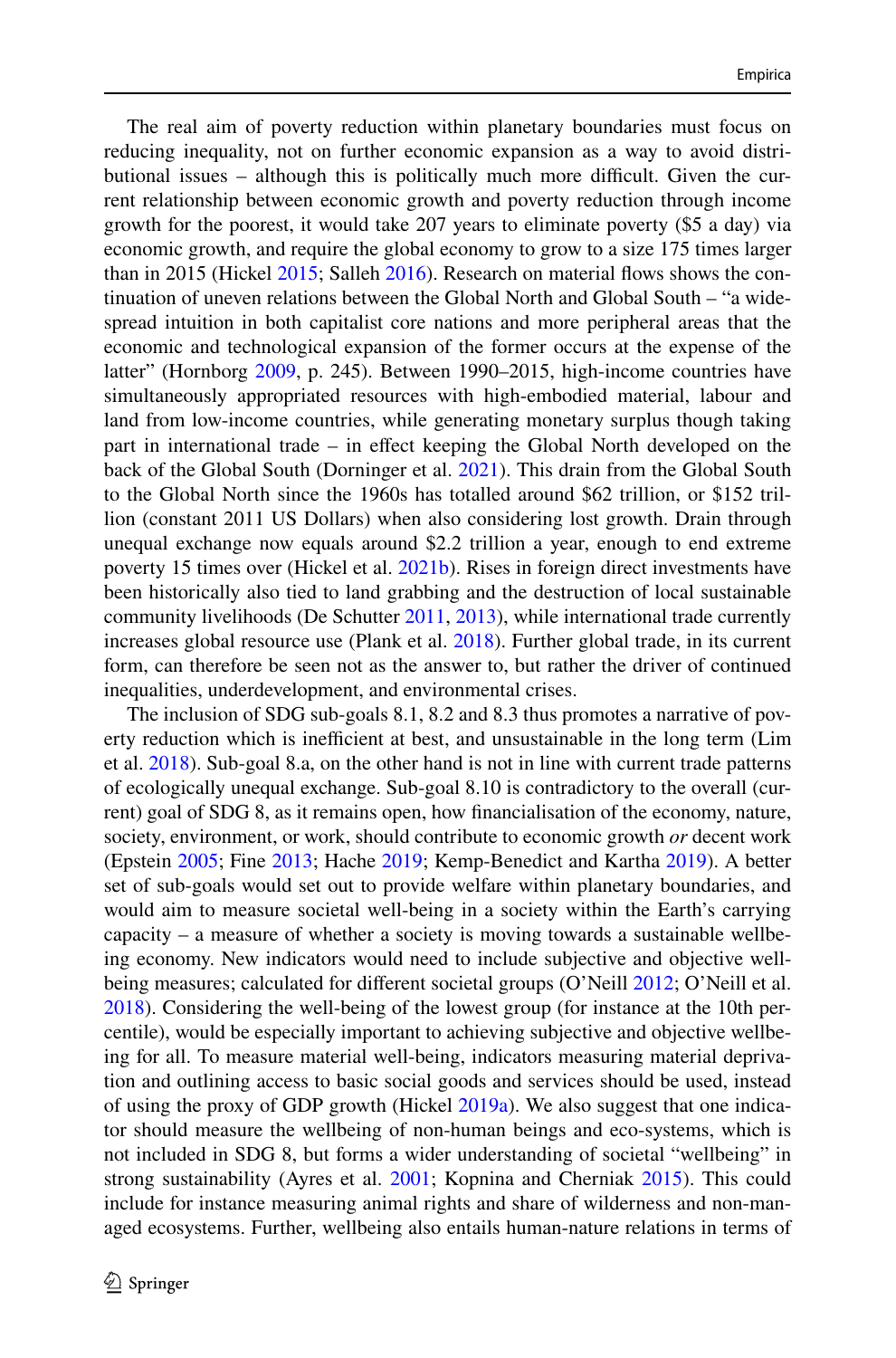a healthy and stable environment – which is separate from measuring the environmental impacts of the economy. We suggest that an additional indicator would be needed to be calculate this for generational welfare—in terms of the chances of living a full life, including long-term efects of the climate crisis and the probability of other tipping points that will mainly afect younger generations.

#### **4.1.2 Economic Growth as a phenomenon – environmental welfare**

Economic growth has historically been coupled to the devastation of the natural world, thus undermining the long-term ability of societies to provide for their needs. Economic growth has globally not been decoupled from resource consumption and environmental impacts, and it cannot be decoupled at a scale and speed necessary (i.e. using technology) to avoid dangerous climate change and other environmental crises – especially biodiversity loss, which possibly poses an even starker challenge than climate change, yet remains largely under-discussed in Economics (EEA [2019](#page-26-18), [2021;](#page-26-19) Haberl et al. [2020](#page-27-2); Wiedenhofer et al. [2020;](#page-30-1) Wiedmann et al. [2020](#page-30-3)). The global material footprint has increased in line with GDP and GHG emissions (as shown on Fig. [1\)](#page-11-0), while there have been efficiency gains in GHG emissions. Rising energy expenditures (since globally the most easily accessible sources of energy and materials have been used up) as well as rebound effects make continued economic growth an unsustainable goal for societies, while technological progress is unlikely to ofer solace due to the life-cycle energy and materials intensity of technology, as well as its impacts of biodiversity loss (Ayres and Warr [2009;](#page-25-8) Rammelt and Crisp [2014](#page-29-14); Parrique et al. [2019](#page-29-15)). Despite diferent country-based accounting methods showing a decoupling of economic growth from environmental impacts (CO2 emissions, but not biodiversity loss) or materials use, the idea of the environmental Kuznet's curve has been widely critiqued. Instead of maturing out of emissions and materials use, countries in the Global North have rather shifted (CO2) emissions to the Global South, while holding on to the profits – leading to a strong "recoupling" of growth and emissions in the Global South, and decoupling in specifc Global North countries – an accountancy trick (Roberts and Parks [2009;](#page-29-16) Dorninger et al. [2021\)](#page-26-10).

A strong set of indicators of the efect of the economy on the environment would not leave legal cracks for such accountancy tricks. As we explained, subgoal 8.1 is an inadequate strategy for poverty alleviation and welfare and also not in line with avoiding dangerous climate change, while sub-goal 8.2 is short-sighted when it comes to technological solutions (Hickel [2019a](#page-27-1)). Sub-goal 8.4 can be considered part of a "poorly conceptualised fantasy" that "functions to obfuscate fundamental tensions" between economic expansion and environmental limits, and out of touch with the need to stay within the Earth's carrying capac-ity, or indeed on the effects of technology on biodiversity (Schandl et al. [2016;](#page-29-17) Fletcher and Rammelt [2017,](#page-26-20) p. 450; Keyßer and Lenzen [2021](#page-28-2)). We suggest that it would be necessary to measure the environmental efects of the economy, including indicators for material and energy use, biodiversity loss, footprints, and intensities to indicate the reduction in material throughputs. This includes measures of the direct material and energy inputs in absolute terms, but also shares of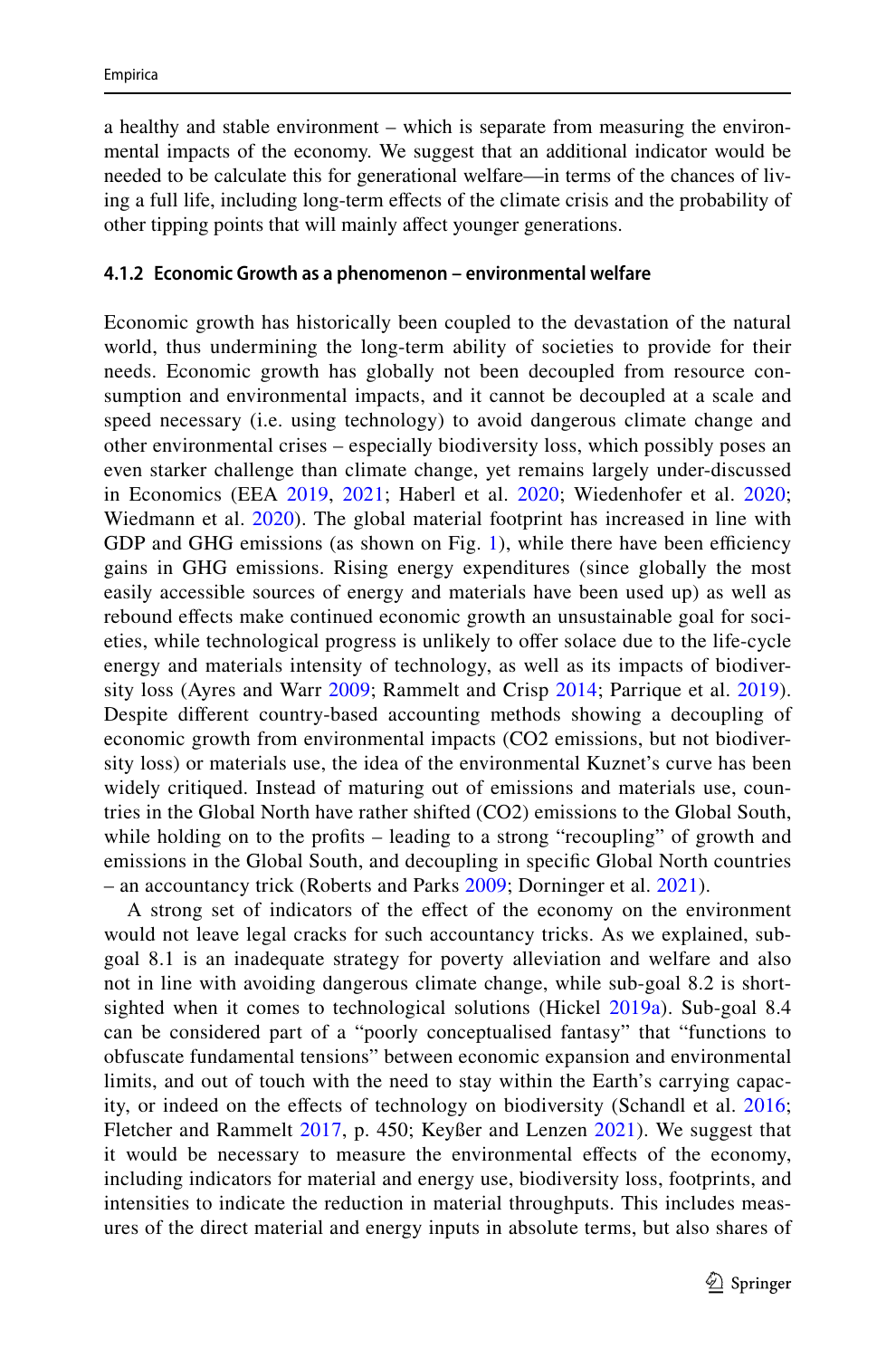

<span id="page-11-0"></span>**Fig. 1** Relative change in main global economic and environmental indicators from 1970 to 2018. Source: (EEA [2021\)](#page-26-19)

renewable energies (O'Neill [2012](#page-29-9)). Since material and energy use is highly concentrated on selected sectors, indicators that capture the most material and energy intensive sectors are important, as for instance the domestic value added of the globally ten most polluting sectors, as a share of total domestic value added. To avoid accountancy tricks, and to measure ecologically unequal exchange, we suggest that new SDG 8 indicators should also refect on the harm caused abroad by domestic fnal consumption. This harm is embedded in intermediate goods and services imports. It is further embedded in hidden non-imported fows of materials generated in the exporting countries to support production, impacting their environment and population. Footprint indicators calculating material and energy use in fnal consumption would need to be extended in two ways to adequately measure economy-environment interactions and whether societies are moving towards a more sustainable and equitable path, in line with strong sustainability. Firstly, separate indicators should be calculated on the material and energy footprint of intermediate goods by sector and industries, to identify industries that are particularly harmful; secondly, material and energy indicators for the exported goods themselves would need to be considered, since export-led economic growth should not be based on material and energy intensive sectors. Furthermore, we suggest that more complex indicators should refect on secondary and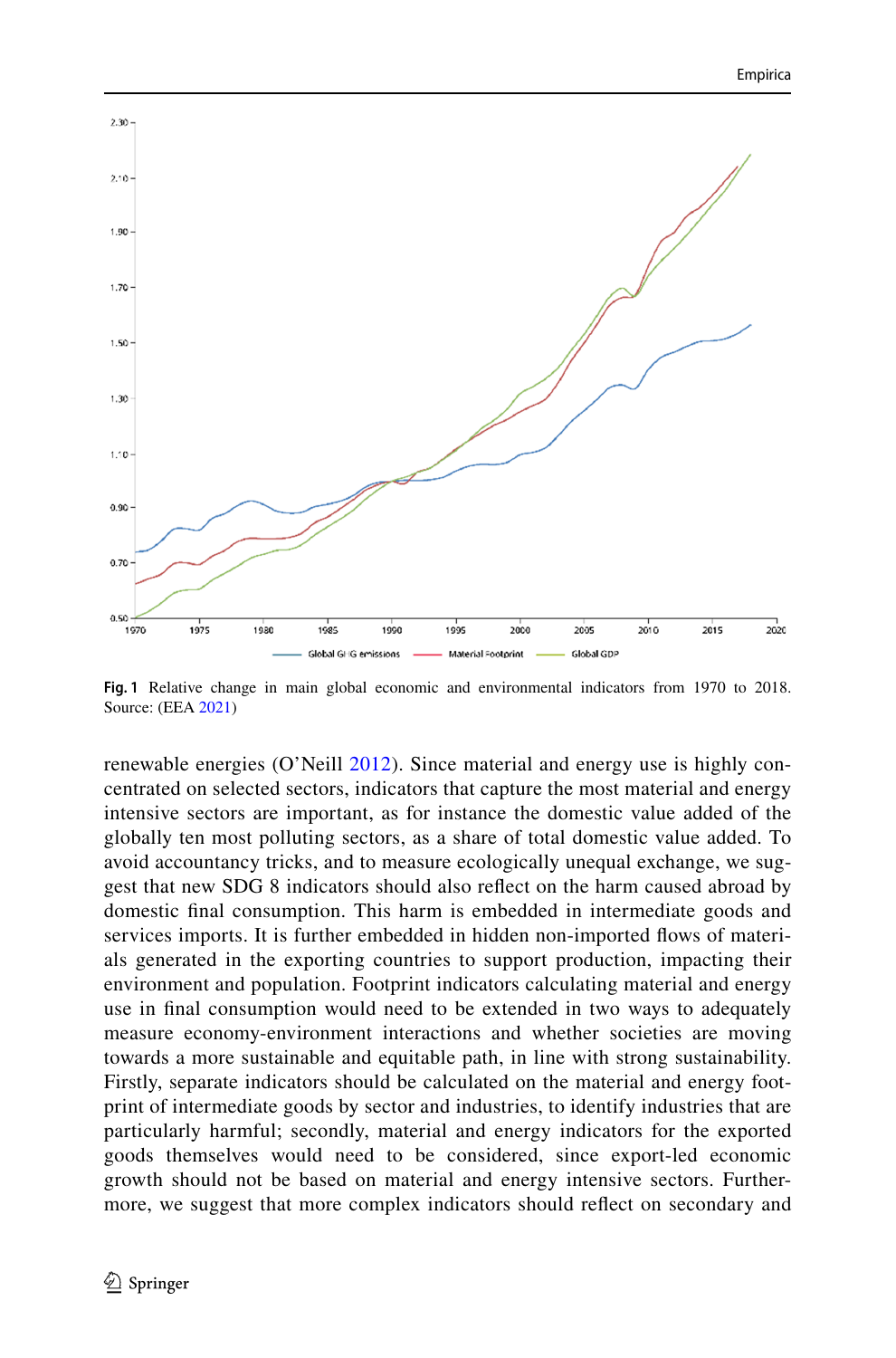tertiary efects of consumer goods exported to other countries (i.e. full life-cycle emissions of cars produced and exported).

### **4.1.3 Economic Growth as an institution and ideology**

"In the EU, as elsewhere, we must dislodge growth from our institutions, as well as from our imaginaries and engage in a 'well-being transition'. The need for and desirability of this has never been so strong, nor has our ability to achieve it." (Laurent [2021](#page-28-10), p. 34)

Economic growth is an institution and tied to other institutions, rules, and norms in society, which make it harder to challenge. Societal institutions based on growth, requiring growth, or boosting growth are omnipresent, including full-time work (through the productivity trap), the welfare state, social services, and taxation, amongst others. Economic growth and paid labour are currently connected drivers of environmental crises (Victor [2008](#page-30-10); Jackson [2009](#page-28-11); Jackson and Victor [2011](#page-28-12); Kallis et al. [2012;](#page-28-13) Bohnenberger and Fritz [2021](#page-26-21)). While researchers are already contending with the difficult issue of the operationalisation of a welfare state in a non-growing economy (Bohnenberger and Fritz [2021;](#page-26-21) Laurent [2021](#page-28-10)), a common argument for economic growth, as an institution, remains unemployment,<sup>[2](#page-12-0)</sup> which according to 'Okuns Law' would sky rocket. In reality, unemployment depends on institutional arrangements and thus varies between countries (Antal [2014](#page-25-11)). There is evidence that certain institutions (e.g., unemployment benefts, social partnership, working time reduction, and state employment or jobs guarantee) weaken the relation between employment and economic growth (Jackson and Victor [2011](#page-28-12); Knight et al. [2013;](#page-28-14) Stocker et al. [2014;](#page-30-11) Bohnenberger and Fritz [2021](#page-26-21)). As explained, economic growth has been used as a justifcation to ignore inequality – therefore the answer to remaining within the Earth's carrying capacity and providing human welfare must focus on distributional issues (Hickel [2019b;](#page-27-10) Wiedmann et al. [2020](#page-30-3)). There are enough material and energy resources available for everyone to live well – if these are not hoarded by a few (Brand-Correa and Steinberger [2017](#page-26-12)).

GDP growth can also be considered an ideology due to the primacy given to economic growth and its normalisation as "commonsense" despite evidence of environmental limits to increases in economic production (Ferguson [2018;](#page-26-22) Barry [2020\)](#page-25-12). Economic growth became a central element of both liberal and socialist theoretical movements in the industrial era with the market economy and the planned economy sharing the same growth ideology. This worked to strengthening the place of "growthism" and societal (over)consumption as valid societal goals, despite signs of environmental pressures due to economic expansion (Takis [2005;](#page-30-12) Ferguson [2018\)](#page-26-22).

<span id="page-12-0"></span> $2$  One common mistake in that regard is that it is assumed that a lack of unemployment is an outcome of a lack of available jobs. Unemployment is currently measured in terms of people looking for work. However, unemployment can also be reduced by ensuring a good life without employment, or with other policies (work time reduction, jobs guarantee, job sharing, basic services and even income) which allow for a dignifed life outside work, or reduce the pressures of the duty to work. This would alleviate the environmental costs of employment and the social costs of unemployment.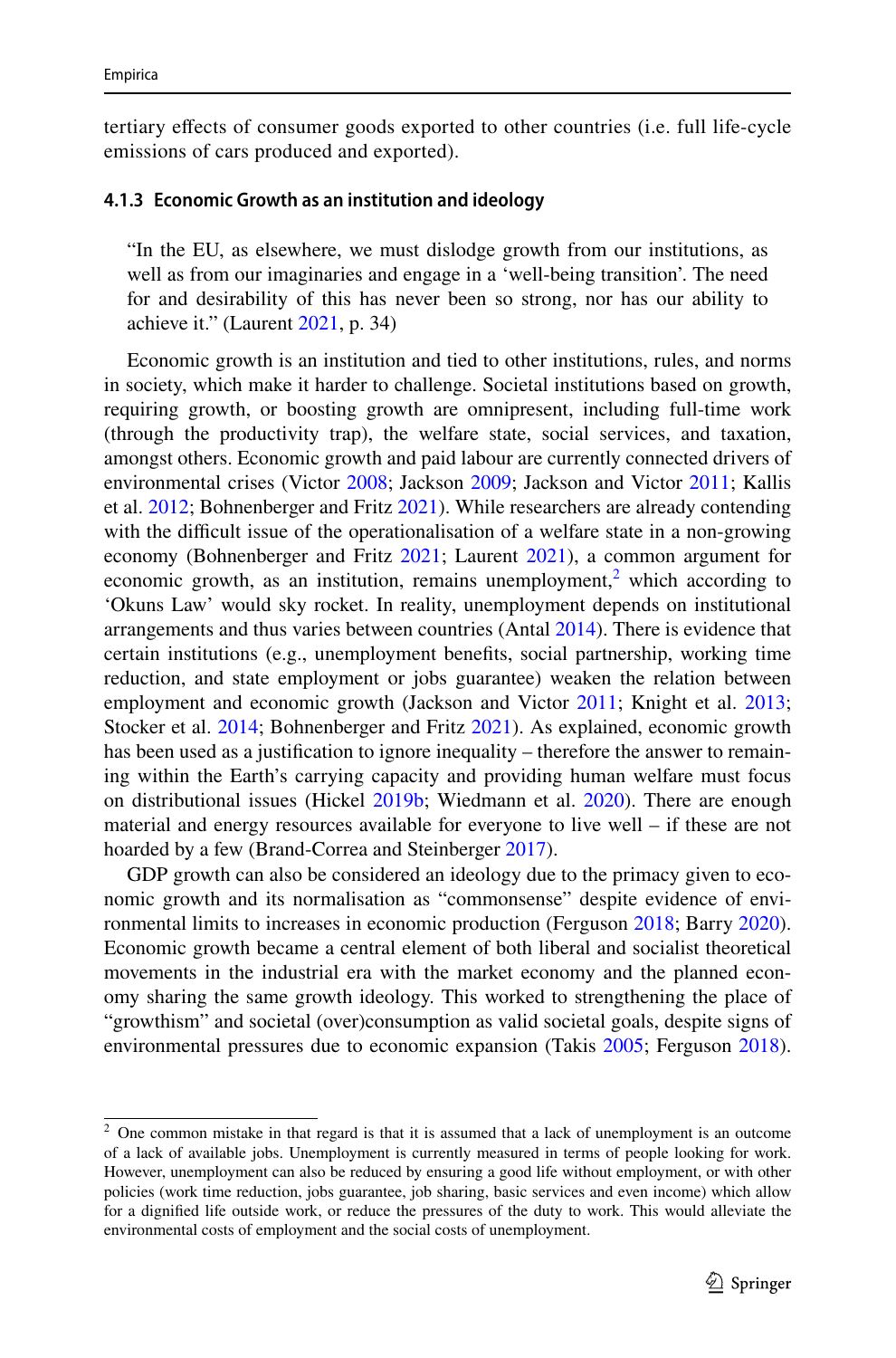While it is politically difficult to challenge the ideology of growth, to achieve the goals of Agenda 2030, the environmental and social pressures of further economic growth cannot be ignored.

The amalgamation of economic growth and work in the framework of SDG 8, especially under sub-goal 8.2, 8.3, and 8.9 show how societal institutions and welfare have been coupled to the institution of economic growth, while the ideology of economic growth is especially visible in sub-goal 8.1 (Salleh [2016](#page-29-0); Lim et al. [2018;](#page-28-0) Reichel and Perey [2018\)](#page-29-18). We suggest that for an improved SDG 8, a set of indicators would be needed to measure the dependence of the society on economic growth for employment rates (although, as explained in the chapter that follows, this would include working time reduction). A frst simple indicator could be based on the correlation between economic growth and unemployment rates in the last ten years. A next set of indicators could measure individual and societal dependence on economic growth, to show, if the respective country is able to degrow the economy in line with sustainability requirements without loss of wellbeing, social instability, or harmful economic disruptions. To the best of the knowledge of the authors, contributions on indicators that measure societal dependence on economic growth are so far missing.

The societal, state-level or institutional dependence economic growth should also be measured: this includes state institutions, inequality and employment. The dependence of state institution on economic growth relates to the ability of state to repay debts independent of economic growth and their ability to fnance social provisioning, including health and care services. An indicator could be the share of social provisioning to GDP ratios. This would be distinctive from overall state expenditure to GDP. Given the substantial amount of biophysically harmful subsidies that are currently part of state expenditure, this is substantially lower than current indicators of state expenditure. Further, the dependence of the pension system on economic growth should be considered, by for instance an index for measuring fnancial sustainability, given current demographic composition. It has been established in the degrowth literature, that high levels of inequality (measured in income, wealth, well-being and political rights) create a dependency on economic growth as a way to avoid redistribution for improving welfare outcomes (Kallis et al. [2012](#page-28-13); Hickel [2019b\)](#page-27-10). Inequality is a driver of economic growth as it drives individual consumption to keep up with higher income groups (Oh et al. [2012](#page-29-19)). This indicates that high levels of inequality foster economic growth. Thus, measures of inequality could be used as indicators of the dependence on economic growth, as the Gini or 10-to-90 ratio of subjective and objectives measures of well-being. Another set of indicators should measure the extent to which the economy is unsustainably dependent on economic growth – the extent to which frms need to grow to have and control a larger market share, and survive competition (Lavoie [2014\)](#page-28-15). Again, a frst proxy could be based on the correlation between bankruptcies and growth. First, on the frm level, we can measure the correlation between frm growth (in terms of workers or turnover) and bankruptcies, using similar indicators on the economy level. More complex models could further improve our understanding of the dependence of the economy on economic growth.

It would also be necessary to measure the dependence of households and individuals on economic growth. This includes subjective and objective well-being dependence on economic growth, measured with the correlation of household income and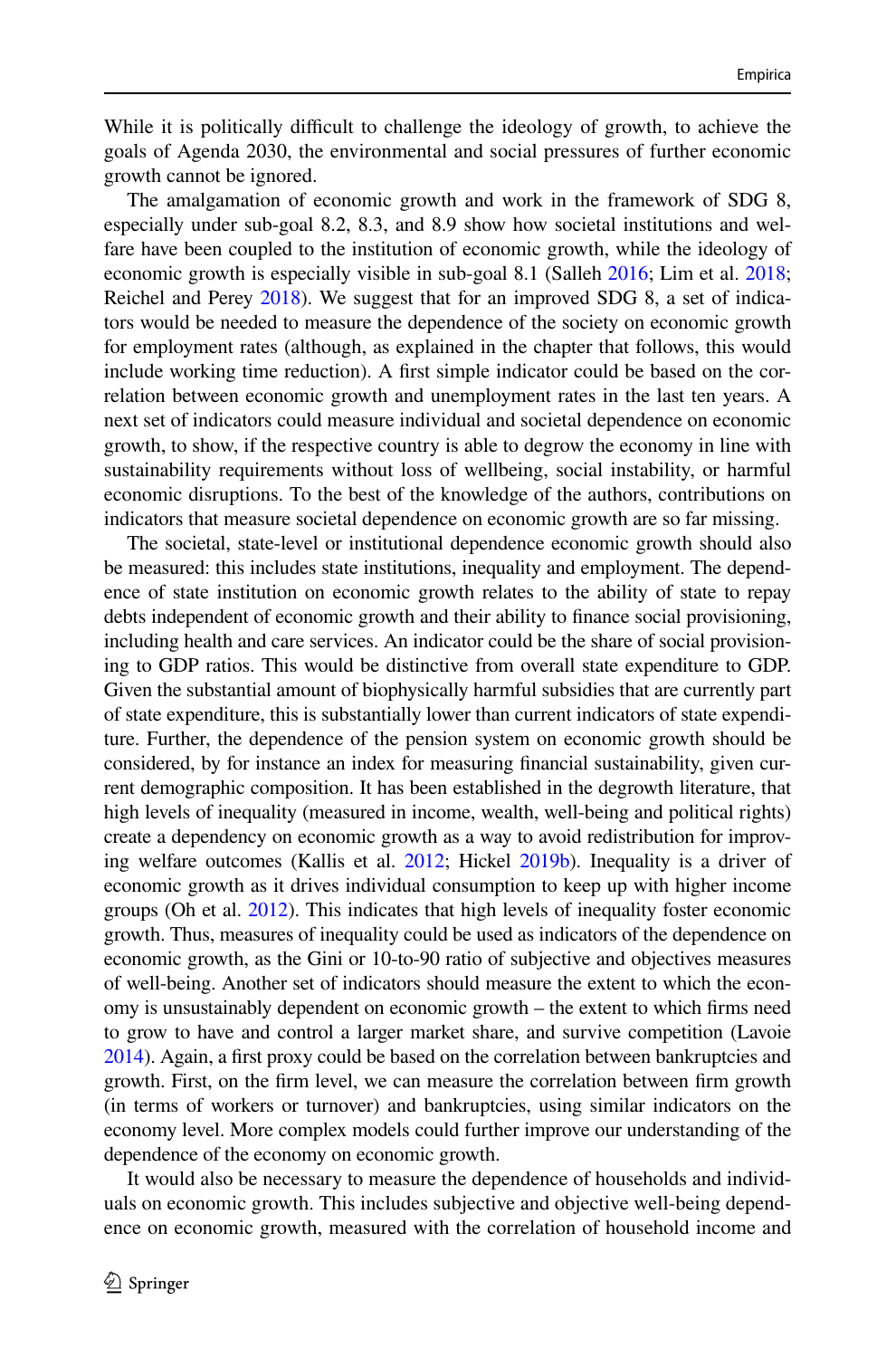well-being indicators. A low correlation would indicate a low dependence on economic growth, since additional income would not improve the well-being of individuals; again, this should be calculated for diferent social groups and the 10th wellbeing percentile for wealth/income. Furthermore, the share of income spent on basic goods and services by diferent social groups, including the above-mentioned 10th wellbeing percentile group, could give relevant insights on the dependence of lowincome groups on economic growth.

### **4.2 The problems with SDG 8 – "(Decent?) Work"**

Much like economic growth, paid work in the growth society not only represents a "phenomenon" (as an activity), but also an "institution", and an "ideology" – with efects on welfare and the environment. Social scientists have long established that we are living in a work-centred society, where daily lives depend on employment, independently of the value it contributes to societal or individual welfare, or indeed its environmental impacts (Weeks [2011](#page-30-13); Komlosy [2018](#page-28-16)).

### **4.2.1 Work as a phenomenon – its efects on welfare**

As a phenomenon, the welfare efects of paid work are contradictory. In a work society, ideally, everyone gets a little, but not too much – however paid work is also not essential to welfare in other forms of societal organising of provisioning. Material wellbeing in productive economies and societies is tied to paid employment, through which members of society can afford the necessities of life. Paid employment in a work society also provides latent positive psychosocial functions including identity, variety, social contact and community, shared goals, and routine (Jahoda [1981,](#page-28-17) [1982;](#page-28-18) Paul and Moser [2006;](#page-29-20) Catalano et al. [2011](#page-26-23)). Employment is thus currently important for public health and social welfare concerns due to the negative efects of unemployment, and in this light SDG 8.3 can be considered somewhat positive. Nevertheless, 8 h a week is optimal for receiving the wellbeing efects of work (Kamerāde et al. [2019\)](#page-28-19). The negative social welfare efects (as separate from the environmental efects, discussed below) of overemployment are manifold – including health problems (physical or mental, even death in dangerous occupations), the efect of sedentary lifestyles, isolation, and stress, as well as separation from and little time with family or friends (Jacobs and Gerson [2001;](#page-28-20) Cho et al. [2018;](#page-26-24) Tsutsumi [2019\)](#page-30-14). Meaningless work, or so called "bullshit jobs" which do not add to societal welfare and have little value (according to the employees in these jobs), also have a negative efect on wellbeing (Graeber [2018\)](#page-27-8). A simple focus on paid and productive labour as promoting welfare also hides the fact that productive labour relies on socially and environmentally reproductive labour, the often unpaid work of keeping society going, mostly undertaken by women (Power [2004](#page-29-21); Biesecker and Hofmeister [2010](#page-25-13); Ariel Salleh [2017\)](#page-29-22). Neither socially-environmentally reproductive labour, nor the welfare efects of work are currently discussed as part of the sub-goals of SDG 8 focusing on work.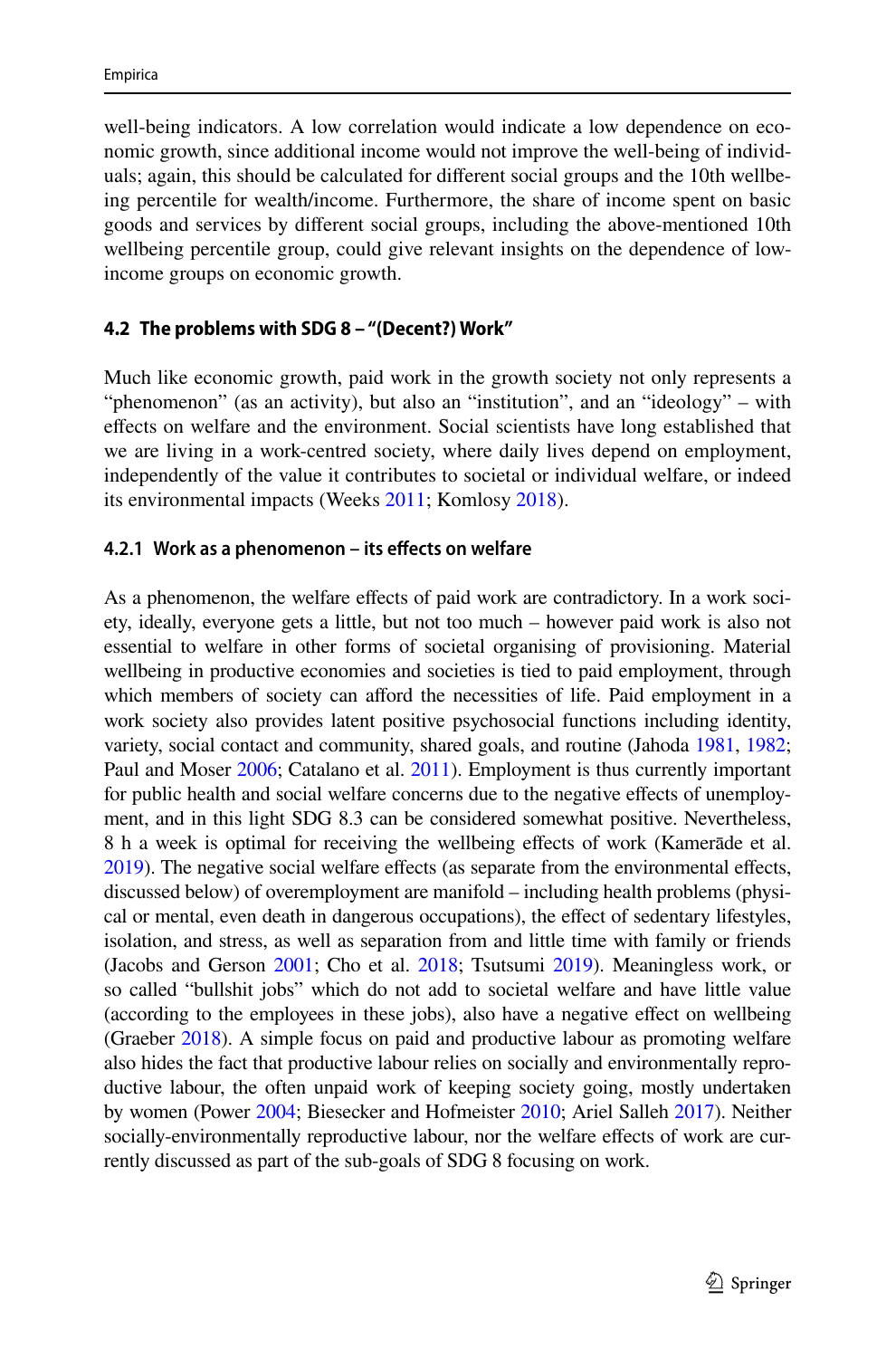#### **4.2.2 Work as a phenomenon – its efects on the environment**

The ecological efects of paid employment, as a phenomenon, have historically been damaging. Average working hours in the US between 2007–2013 as an example had a strong positive relationship to carbon emissions (Fitzgerald et al. [2018\)](#page-26-25) and similar efects can be seen in other studies on Germany and Italy with regard to energy use per hour worked (Fischer-Kowalski and Haberl [1998;](#page-26-26) Fischer-Kowalski and Haas [2016](#page-26-9)). In particular, work in industry and manufacturing requires high levels energy per hour worked (Hardt et al. [2020](#page-27-14)), implying a high energy footprint compared to most leisure activities. Much production and work is currently environmentally damaging, and not oriented towards providing activities that promote human or environmental welfare – but the creation of products for proft (Gerold et al. [2019\)](#page-27-15). This suggests that a reduction in the *quantity* of paid or "productive" employment is necessary to stay within the planetary boundaries, as well as *qualitative* change in work itself – towards societally and environmentally necessary work (Knight and Schor [2014;](#page-28-21) Hoffmann and Paulsen [2020](#page-27-16)). There is an urgent need to limit the work of certain sectors: i.e. mining, fracking, deforestation, aviation, shipping and animal agriculture – while there is a need for more "work" in rewilding, nature restoration, autonomous and solidarity activities, and so on (Salleh [2016](#page-29-0)). Labour-intensive services such as the care sector are also in need of more work, for their – compared to other industries – low level of energy use (Hardt et al.  $2020$ ), and CO2 intensity. Nevertheless, also these sectors need to drastically reduce the CO2 emissions in absolute terms. $3$  This includes for instance social services like care, health services and social work, where productivity increases are only possible at a cost to the quality of provisioning, and not based on higher energy use, as in productive industries producing goods. However, overall working hours likely need to be reduced drastically to achieve the Paris  $1.5^{\circ}$  C goal, given estimates that use current CO2 intensities of production (Frey [2019\)](#page-27-17). The failure of the current sub-goals of SDG 8 to distinguish between sectoral-efects of employment puts them at odds with social and environmental outcomes.

Recent estimates have shown that factor substitution between capital and labour is very low (Gechert et al. [2021\)](#page-27-18). Therefore, working time reduction would likely reduce the amount of employed capital (itself energy and materials intensive) as the two factors are best understood as complements. Considering the possible need to limit productive employment in line with limiting the efects of production on the environment suggests that work must be shared out more equally between mem-bers of society to avoid overwork and underemployment (Schor [2008;](#page-29-23) Knight et al. [2013](#page-28-14)). Crucially, however, the institutional context is important. Since inequality, and overconsumption by affluent members of society is a concern, working time reduction could act as a demand-side mitigation strategy if combined with a

<span id="page-15-0"></span> $3$  A new empirical study by Hofmann and Spash (2019) shows that current levels of GHG emissions in Austria are beyond sustainable levels in all sectors – even in the service sector – considering full lifecycle emissions. This suggests that large-scale transformation is required in the area of work to stay within planetary limits.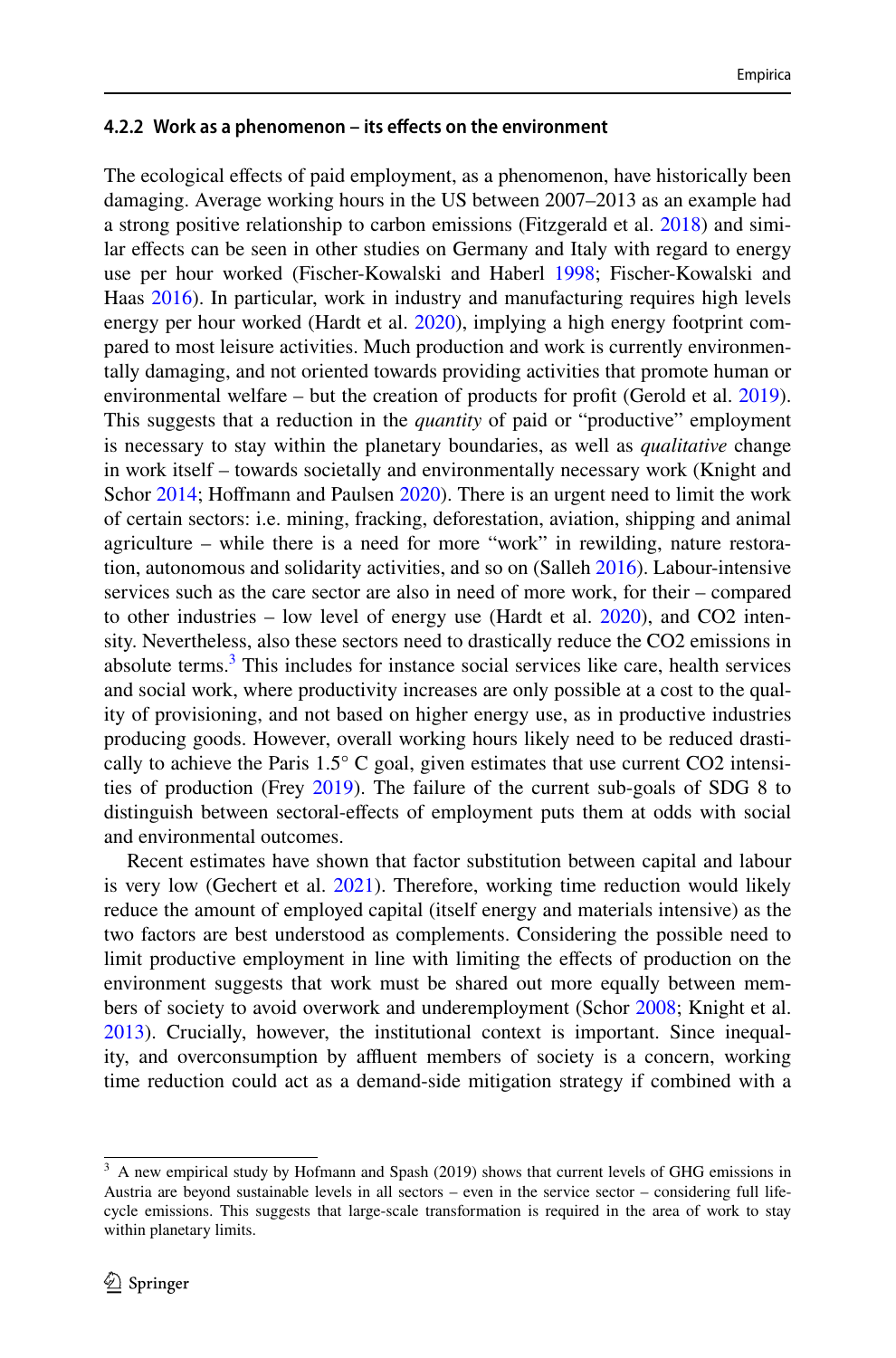reduction in income and consumption for the affluent (Knight et al. [2013](#page-28-14); Gerold and Nocker [2018\)](#page-27-19). Work, as a phenomenon, is ecologically harmful also due to its relation to consumption, not just production, as paid employment in the growth society leads to the work-and-spend cycle, with overconsumption, compensatory consumption, and conspicuous consumption of positional goods due to overwork (Schor [2008](#page-29-23); Oh et al. [2012;](#page-29-19) Hofmann and Paulsen [2020](#page-27-16)). Depending on the form of working time reduction, consumption rebounds can also be large i.e. if annual work-hours decreases are used for highly carbon-intensive leisure activities such as air travel, or if working time reduction for example triggers changes in emissions related to production processes. This highlights the importance of the embeddedness of working time reduction policies in a wider sustainability-focused policy framework of reducing inequality and overconsumption (Fremstad et al. [2019](#page-27-20); Antal et al. [2020\)](#page-25-14). Complementary policies to working time reduction, such as minimum and maximum income corridors would then be necessary to make sure that those in the lower income scale could meet their material needs while limiting overconsumption by the affluent, to stay within planetary boundaries (Fuchs [2019\)](#page-27-21).

Currently, neither the welfare efects of work nor the necessity of reducing working hours to limit the environmental efects of production are discussed in SDG 8. Sub-goals 8.3, 8.5 and 8.10. cut of "the very feet [development] stands on", as many communities provide sustainable wellbeing for members outside commodifcation through commoning, community agriculture, and other means of social provisioning in line with environmental barriers and community goals (Salleh [2016](#page-29-0), p. 954). Therefore, a focus on measuring welfare through meeting material needs could be more fruitful than paid employment.

The decency of work should entail the social value and environmental harm of the good produced in a certain economy. A core question would be, if the respective work contributes to achieving the SDGs at large. Graeber [\(2018](#page-27-8)) points out that the social value of work can also be evaluated by workers themselves. Work-place wellbeing and the perceived ability to co-determine work-arrangements and the products of work should be considered. Policies such as a voluntary jobs guarantee, working time reduction and work sharing, universal basic services, or even income, would help provide decent lives while reducing the pressure to accept indecent (including environmentally harmful) employment. Again, in addition to national averages, indicators by gender, age, ethnicity, and at the 10th wellbeing percentile would be important in measuring the sustainability and decency of work. Another aspect of the decency of work are working hours and their respective distribution. Hence, Gini hours in paid work and share of labour force in paid work of more than 30 h a week could provide important insights in line with sustainability and welfare requirements (von Jorck et al. [2019\)](#page-30-6). For an improved SDG 8, a set of indicators should refect the dependence of states and individuals on indecent and unsustainable work (Hofmann and Paulsen [2020](#page-27-16); Hardt et al. [2020\)](#page-27-14). Such indicators relate to literature in the feld of welfare-state research, including the level of decommodifcation, the right-not-to-work and share of population with access to social security. The latter could also be relevant relative to the share of the working population, in order to measure the dependence on work to access social security. High unemployment rates also indicate a high dependence on work. Again, an index of institutions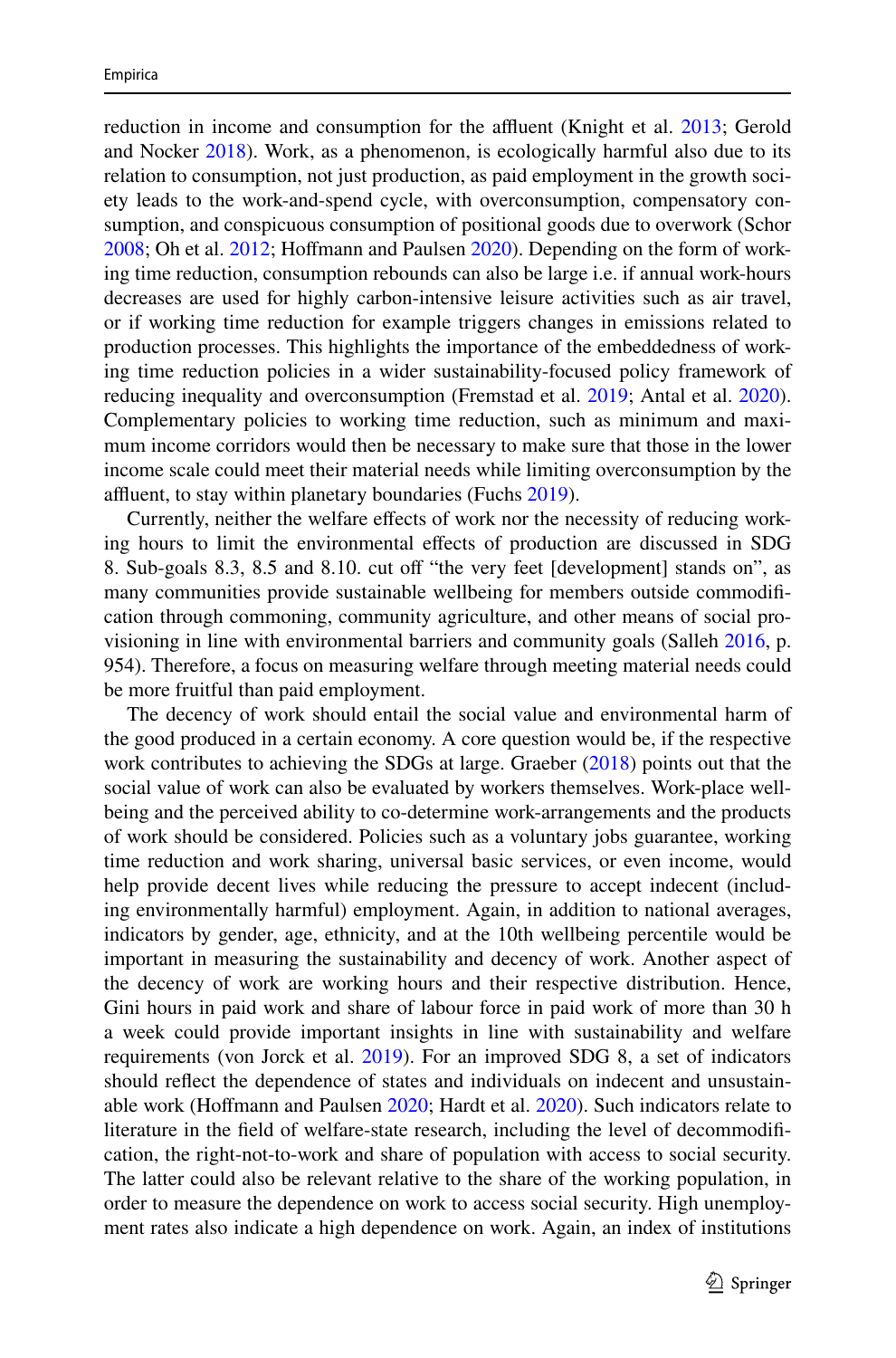that reduce unemployment and employment could be relevant, including universal basic services or income, a voluntary jobs guarantee, or work-sharing/working time reduction.

Currently SDG 8 covers the decency of work in sub-goals 8.7 (anti-slavery) and 8.8 (labour standards). However, sub-goal 8.8 does not discuss which types of work are societally needed if work needs to be limited due to its environmental and societal impacts – as Bohnenberger also explains in this special issue. Furthermore, the sub-goals do not refect a goal, but much more the status quo in wealthier Global North countries, which have stronger historic labour institutions in better bargaining positions for basic human, and health and safety rights, or payment. Impacts on other economies and societies need to be considered in order to achieve wellbeing, economic degrowth, and sustainable work. Gómez-Paredes et al. [\(2015](#page-27-9)) propose a labour footprint that calculates for instance forced, indecent, harmful, and child labour embedded in imported goods and services. For a new and improved SDG 8, a measure of decent work would not only entail social harm caused in other places related in imported goods, but also impacts on other countries for exports of socially harmful goods or services, for instance the share of exports of weapons and fossil fuels.

#### **4.2.3 Work as an institution and ideology**

Paid work is both an institution as well as tied to other institutions – especially in growth economies. We have already discussed the relationship between economic growth and work as institutions. The narrow dependence on paid employment as the road to societal services i.e. healthcare, education, housing, efectively make work an institution of societal control (Weeks [2011](#page-30-13); Frayne [2015](#page-27-22), [2016](#page-27-23)). This refects a societal shift from welfare to workfare, and has serious consequences for staying within planetary limits while providing societal welfare, due to the escalatory logic of the growth system (Hofmann and Paulsen [2020\)](#page-27-16). "Decent" work in the form of paid labour is not available to everyone (Scherrer [2018](#page-29-24)), and this type of "development" through labour market integration is unlikely to lead to long-term sustainable welfare (Hofmann and Paulsen [2020\)](#page-27-16). Rather, the focus should therefore be on providing material welfare – whether inside or outside formal employment. As the UNDP [\(2015](#page-30-2)) points out, work not only needs to be decent, but also environmentally unharmful, to be sustainable. Globally, the number of un-, under- and precariously employed people is increasing, while social rules are globally institutionalising inclusion through the formal labour market only (Hofmann and Paulsen [2020;](#page-27-16) Scherrer [2018\)](#page-29-24). However, when access to services is institutionalised on the basis of formal employment, this implies that those without access to work are excluded from basic services (Hofmann and Paulsen [2020](#page-27-16); Gerold et al. [2019](#page-27-15)). This highlights the contradictory position of work as an institution of social control (Weeks [2011](#page-30-13)). In the Global North (i.e. Austria) currently welfare state access for migrants for example is limited via a restricted access to the labour market (Hofmann and Paulsen [2020\)](#page-27-16).

The SDGs not only tie the institutions of economic growth to the institution of work, but also "praise" and promote paid work, as the only solution to poverty and sustainability – this is because paid work can also be considered an ideology.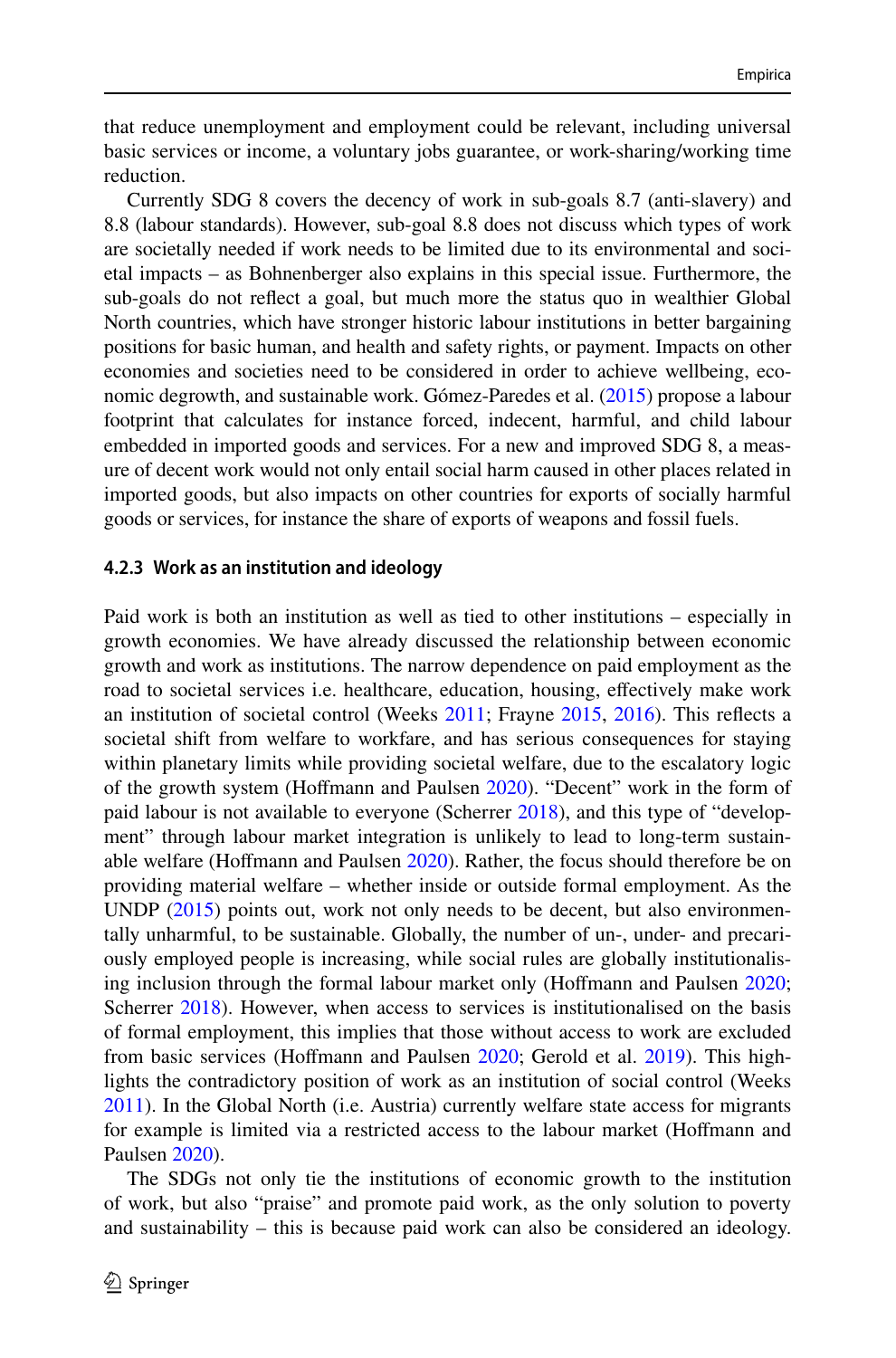Komlosy [\(2018](#page-28-16)) divides discourses around work into either (1) "praising work", (2) "overcoming work", or (3) "transforming work". Staying within planetary boundaries while providing societal welfare requires that we reconsider both economic growth as a goal, as well as work, which is "assumed as a natural feature of society and as an end in itself" (Hoffmann and Paulsen [2020](#page-27-16), p. 344). Employment and work ethic are inherently related to attitudes towards social and environmental issues. Questioning the ideology of work allows us to review work which legitimises morally questionable or unsustainable activities, as jobs have been historically used as an excuse to destroy the environment (Räthzel and Uzzell [2011;](#page-29-25) Hofmann and Paulsen [2020](#page-27-16)). Questioning the work ideology allows us to review ideas of autonomy and agency in decision making, when it comes to work – wage-labour exceptionalism during the Corona crisis showed the prevalence of work over autonomous time and the problems with the ideology of work. Currently, there is little or no codeterminism of what is produced, why, and for whom (Gorz [1985](#page-27-24)).

"Praising work" is a fundamental part of the ideology of work in the growth society, and refected in SDG 8. Both the sub-goals that relate to youth unemployment (8.6, 8.b), as well as those pertaining to productive fulltime work (8.3, 8.5, 8.9) implicitly praise work and productivism, as an ideology  $-$  i.e. independent of the effects of work on society (welfare) or the environment (ecological sustainability). Sub-goals 8.3, 8.5, and 8.6 underwrite the institution of work without considering the escalatory efects of aiming to provide societal welfare through paid labour only. Sub-goal 8.7, which aims to end forced and child labour is the only relevant target which counters the implicit morality of work as an institution, and challenges the primacy of work in its relation to other institutions. We suggest that in order to measure the social efects of work, a set of indicators should refect the demand for participation and autonomy. Indicators with regard to participation could be based on an extensive notion of democracy, which goes beyond representative democracy to economic democracy. This could include the share of cooperatively organised frms and companies and the ability to decide on production processes in a certain country. Secondly, time-autonomy could be used to measure daily available time that is not occupied by paid or unpaid work and care activities. Again, the indicators should be calculated for diferent social groups. In particular, discretionary time is likely to be limited for women, relative to men, due to current societal inequalities in unpaid work and care. As an already existing indicator, "Time wealth" is a useful index that goes beyond measuring paid/unpaid time to include fve dimensions of time quality relevant for discussing sustainable work: tempo (speed), plannability, time synchronisation, time sovereignty, and free time (von Jorck et al. [2019](#page-30-6)).

### **4.3 Sustainable work and economic degrowth—a new set of indicators for SDG 8**

In the following, we bring together all of the analysis of the previous chapters to provide a preliminary new SDG 8 indicator framework to measure progress towards degrowth and sustainable work – for welfare within Earth's carrying capacity. Building on an understanding that indicators must be open to value pluralism, it is the objective of the authors here to provide a starting point for a broader democratic debate on which indicators should be included as part of SDG 8. We base our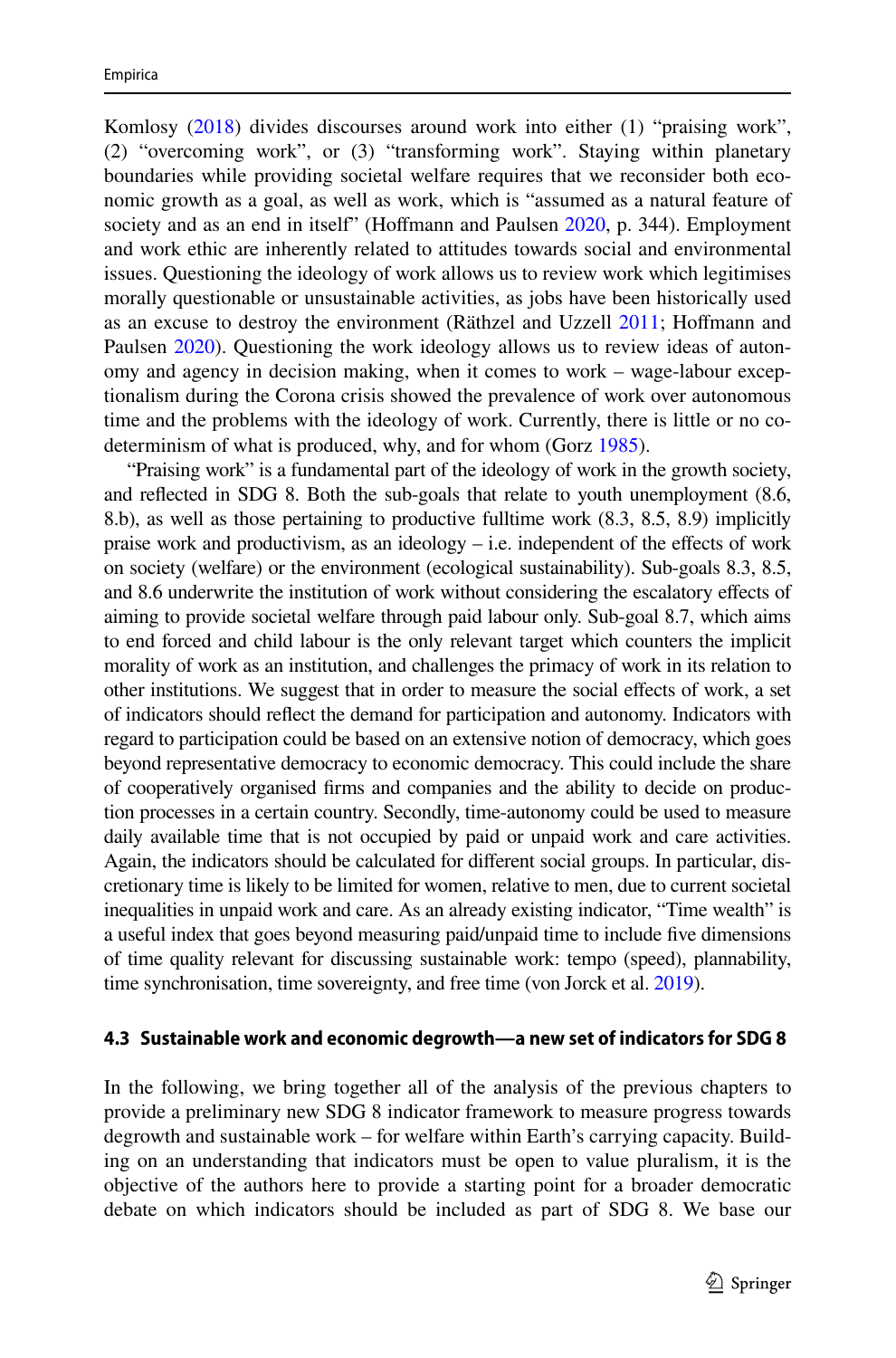indicator framework in Table [1](#page-6-0), on the methodology presented in Sect. [3](#page-3-0), and the preceding discussion in Sect. [4.](#page-5-0) We highlight already existing robust indicators or indices in literature, and propose novel indicators for measuring further aspects of societal welfare, which do not yet exist. Given the exploratory nature of the study, the proposed indicators vary in their elaboration and local applicability. Some of them aim to identify a causality (e.g. of economic growth on unemployment). Identifying all possible causal mechanisms is beyond this exploratory article and there is a strong need for additional research in collaboration with experts in the respective felds.

Further, it is noteworthy that the focus on economic degrowth requires a focus at the lower end of the respective distribution, as the measures do not focus on increasing the well-being of the average of a certain population, but rather aim to ensure that all citizens meet their basic needs. Hence, all indicators focus on the 10th income/ wealth percentile of the respective distribution, and not the average.

Sub-goal 1), *Wellbeing*, focuses on providing sustainable welfare in line with the Earth's carrying capacity, as well as the welfare of ecosystems and non-human animals, including the temporal element of welfare – whether societies are headed for collapse. We suggest that the Happy Planet Index is an existing and easily operationalisable aggregate measure of subjective welfare, while the human needs within planetary boundaries approach of the "Safe and just framework" provides a robust existing dashboard of indices of material welfare as an objective measure. In addition to considering the efects of the economy on non-human living beings and wilderness (Aplet et al. [2000](#page-25-6)), we suggest that measures of wellbeing should additionally consider the possibilities of future generations to meet their material and welfare needs, as the outcome of current production and economic processes. This new indicator should be based on robust and internationally agreed modelling of future scenarios by the IPCC (i.e. IPCC [2021\)](#page-28-4), but to the best knowledge of the authors does not yet exist. Despite possible problems with such an operationalisation (not limited to the critique that scenario analyses tend towards optimism as the norm (Keary [2016;](#page-28-22) van Zeist et al. [2020](#page-30-15))), a similar measure would be needed to provide a coherent overview of the extent to which current material welfare is "stolen" from future generations.

Sub-goal 2) *Participation*, focuses on autonomy and agency – in the economy and at work. Measures of the overall quality of democracy are useful since democratic quality is related to income inequality (Kotschy and Sunde [2021](#page-28-23)). However, we suggest that measures of democracy should go beyond representative democracy to economic democracy. A proxy of economic democracy could be the share of collectively run frms, as the measure of the agency of workers, which should be an easily operationalisable. Secondly, time-autonomy could be used to measure daily available time that is not occupied by paid or unpaid work and care activities. The indicators should be calculated for diferent social groups, since discretionary time likely varies between women and men, due to continued inequalities in who undertakes unpaid work, as explained above. Research on time-use statistics is well established through the "International Classifcation of Activities for Time-Use Statistics (ICATUS)", including "discretionary time" (Bediako and Vanek [1998](#page-25-7); Goodin et al. [2008\)](#page-27-6). As explained previously, we consider the new measure for "time wealth" or "time prosperity" to be a useful indicator since it goes beyond measuring paid/unpaid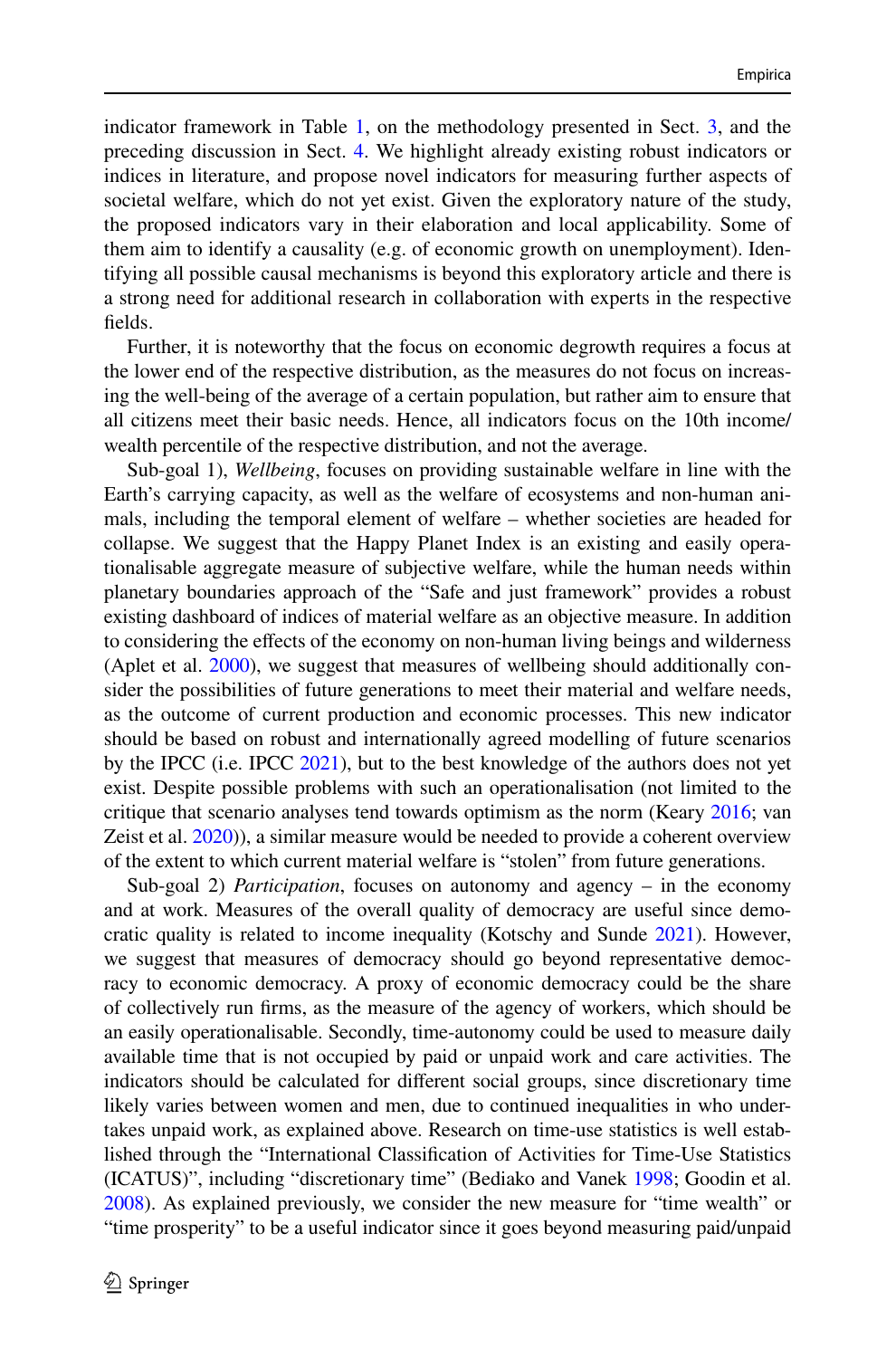time, and includes fve dimensions of time quality relevant for discussing sustainable work: tempo (speed), plannability, time synchronisation, time sovereignty, and free time (von Jorck et al. [2019\)](#page-30-6). This extended measure thus helps in moving away from the ideology of growth and work, in framing time as well as (self-reported) autonomy over time as a valuable resource, rather than consumption.

*Dependence on economic growth*, sub-goal 3), includes novel indicators to measure the extent to which households, state/societies, and economic stability is dependent on economic growth. The aim is to measure the extent to which wellbeing and social cohesion is achieved sustainably, and if the respective country is able to degrow the economy without wellbeing loss, social instabilities, or harmful economic disruptions, to stay within planetary boundaries. To the best of the knowledge of the authors, such measurements are currently missing. Therefore, we provide a preliminary attempt to suggest indicators which could measure this, through the correlation of subjective and objective wellbeing, as well as state institutions and economic stability with GDP growth. We suggest that the frst measures should be calculated for diferent income groups, including the lowest 10th percentile income group. Since the institutions of the welfare state and employment are currently dependent on economic growth, particular focus is put on measuring the extent to which welfare institutions (thanks to policies such as working time reduction, universal basic services, and jobs guarantee) are moving away from the dependence on economic growth. As a starting point, we suggest novel measurements such as the index of prevalent institutions that weaken the dependence on employment.

Sub-goal 4) builds on existing indicators to measure the *Material and energy use, footprint and intensities* of the economy. This includes measures of the direct material and energy inputs in absolute terms, but also shares of renewable energies (O'Neill [2012](#page-29-9)). We suggest that since material, energy use is highly concentrated on selected sectors, a good starting point are indicators that capture the most material/ energy intensive sectors  $-\mathbf{i}$ .e. the domestic value added of the globally ten most polluting sectors as a share of total domestic value added.

Sub-goal 5) builds on current SDG sub-goal 8.8 to measure the *Decency of work.* The decency of work should entail the social value and environmental harm of the good produced in a certain economy, including subjective measures of workers' own evaluation of the social/environmental value of their work (Graeber [2018](#page-27-8); Dur and Lent [2019\)](#page-26-8), as well as the level of working hours. In addition to national averages, indicators by gender, age, ethnicity, and at the 10th wellbeing percentile per income are important. Gini hours in paid work and share of labour force in paid work of more than 30 h a week can furthermore provide important insights on the decency of work (von Jorck et al. [2019\)](#page-30-6).

Sub-goal 6) measures the *Material and energy intensity of work*, which provides the counterpoint to sub-goal 5), the social intensity of work, so to speak. Indicators for this sub-goal should include the impact of intermediary goods and services used in work, energy and material inputs to the work process, as well as the contribution of the products to the achievement of the other SDGs. Indicators should measure the share of jobs in sectors that are globally among the most energy or material intensive. In addition, the material or energy intensity, use or footprint per job or per working-hour could give further insights on the achievement of sustainable work.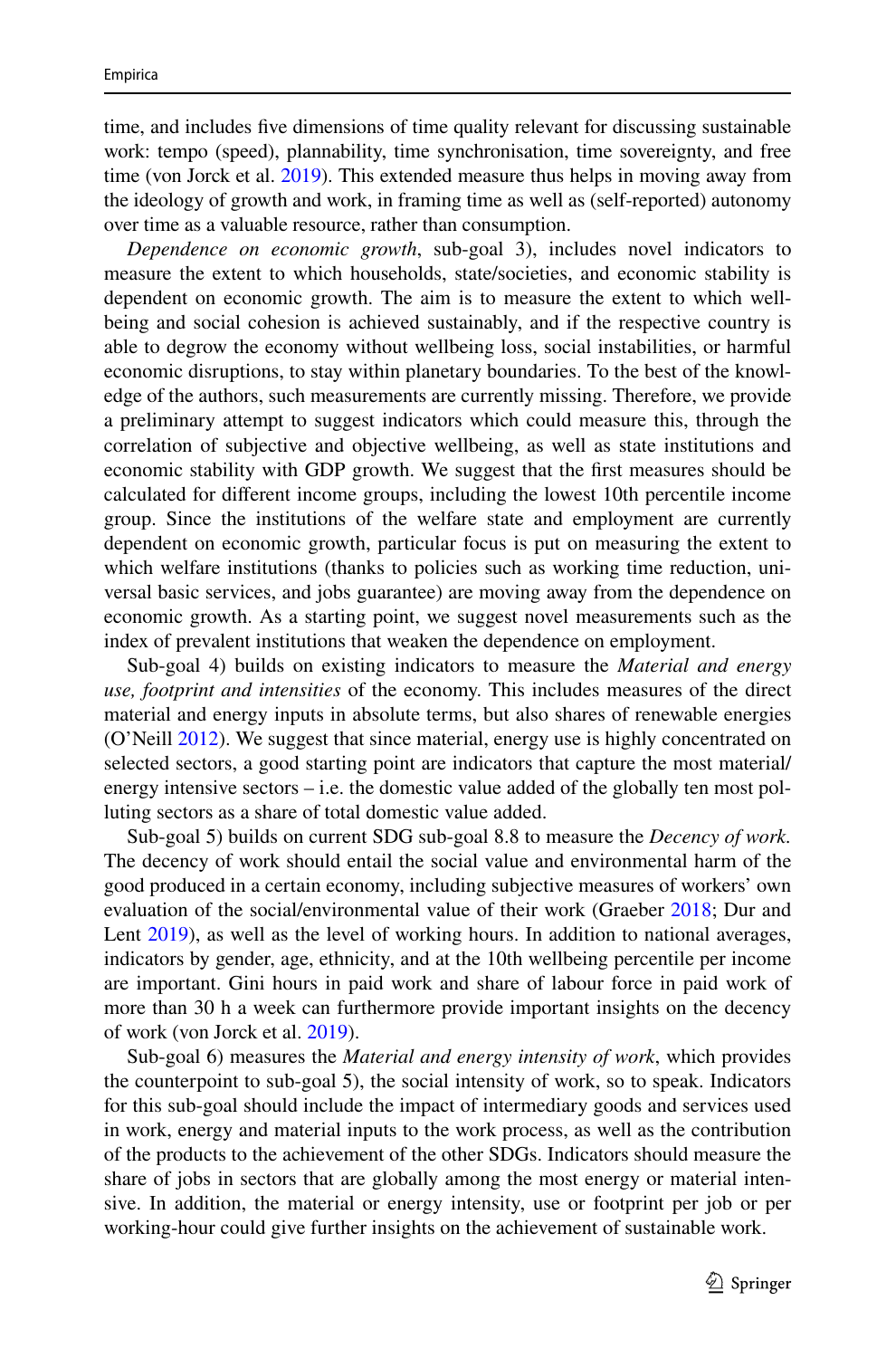Sub goal 7) focuses on the societal, state and individual *Dependence on indecent and unsustainable work*. Since work is biophysically intense, the overall amount of work should be reduced – this makes the measurement of societal dependence on unsustainable work important. Indicators in this sub-goal relate to the level of decommodifcation in society. We suggest that an aggregated right-not-to-work index could measure the extent to which social services promote the ideology of work i.e. through restrictions on receiving benefts outside paid labour, including the share of the population without employment that has access to social security. An index of the prevalence of institutions that weaken the dependence on employment could furthermore provide insights into whether and to what extent societies are reliant on the institutions of paid work for meeting welfare goals.

Finally, sub-goal 8) expands on previous research to measure the level of *International harm on economy and society*. This harm is embedded in intermediate goods and services imports. It is further embedded in hidden non-imported fows of materials generated in the exporting countries to support production and impacting their environment and population. We suggest that footprint indicators for calculating material and energy use in fnal consumption should be extended in two ways: measuring intermediate goods by sector and industries (to identify particularly harmful industries), as well as measuring material and energy indicators for the exported goods themselves. Furthermore, as explained above, we suggest that more complex indicators would be needed to refect on the secondary and tertiary efects of the consumer goods exported to other countries  $-$  i.e. as the life-course emissions of airplanes or cars.

These 8 new sub-goals are intended as the starting point for further discussions on necessary indicators to measure societal progress towards the goals of Agenda 2030.

# <span id="page-21-0"></span>**5 Conclusion**

This article has discussed the problems of SDG 8, based on the scientifc evidence on avoiding environmental disasters, including research on strong sustainability – degrowth and sustainable work. Both branches of literature indicate that SDG 8 undermines social foundations and biophysical boundaries, and thus inhibits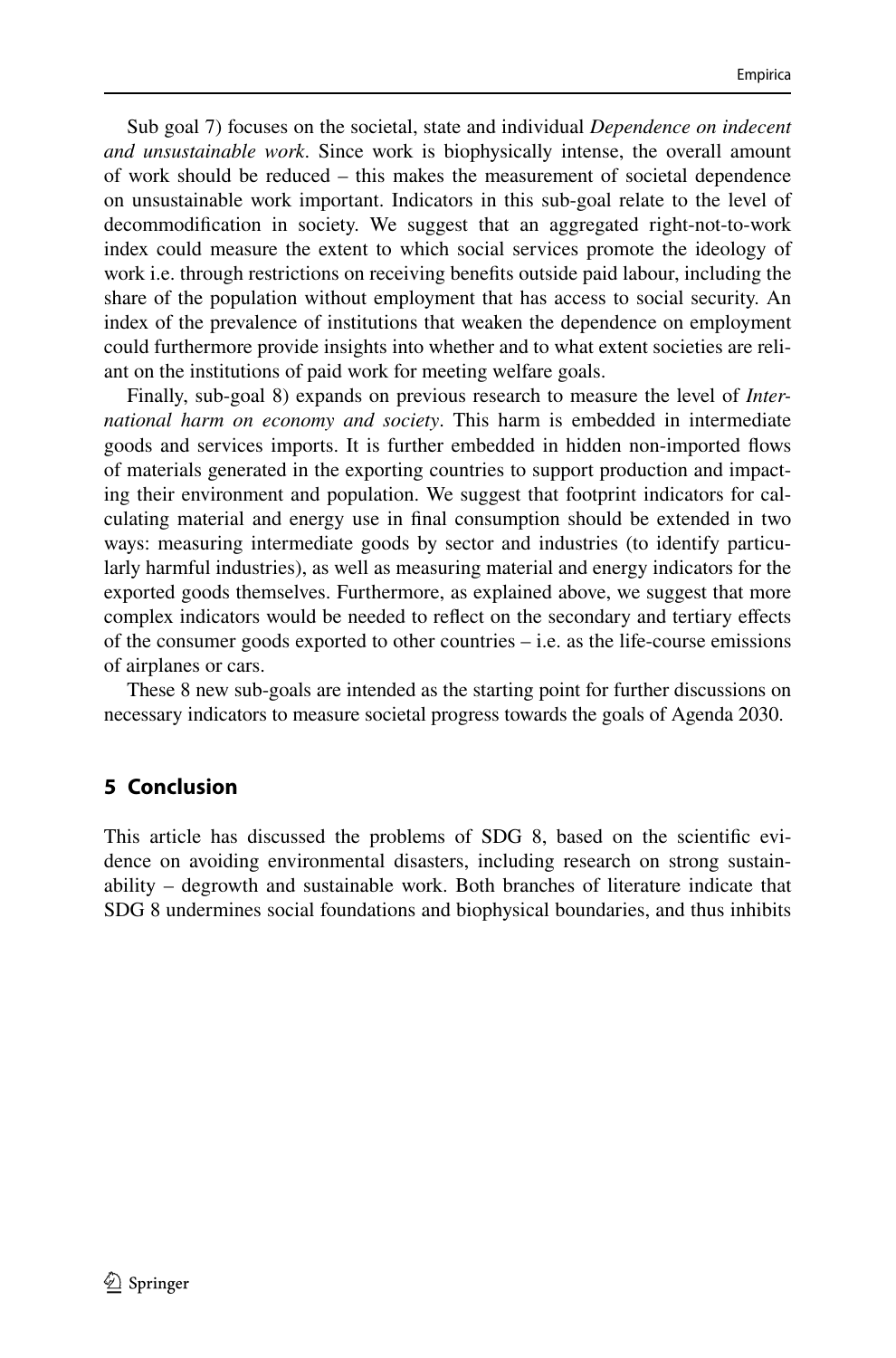society's ability to achieve the other SDGs and avoid catastrophic environmental crises. SDG 8 currently forms a part of a discourse of climate delay, as the inclusion of economic growth and the focus on increasing employment both lead to unsustainable and unjust outcomes. Currently, only sub-goal 8.4 (with the focus on resource use), 8.7 and 8.8 (with their foci on the decency of work) are adequate in meeting the overall aims of the SDGs and Agenda 2030 – ending poverty, providing wellbeing and protecting the planet. In this paper, we have proposed a reformulated SDG 8 framework, including new sub goals and a new indicator framework, which together aim to contribute to aligning SDG 8 with the overall goals of Agenda 2030.

We are aware that the current formulation of the SDGs happened in a process of complex global discussions and compromise between many actors. Indeed, SDG 8 was the subject of ferce debate between diferent interests from the start (Demaria [2018\)](#page-26-1). We understand that the new SDG 8 indicator framework is unlikely to be adopted in its entirety anytime soon, but consider this paper a contribution to advancing climate action and democratic debate in diferent local, national and global political processes in the future. A detailed elaboration, formulation and conceptualization of the indicators are beyond this paper. An analysis on how to use this indicator for political processes for change, is unfortunately also out of the scope of this paper, although further research in this feld is urgently needed. The reformulated "Sustainable Work and Economic Degrowth" framework for SDG 8, based on strong sustainability and the latest scientifc evidence on the environmental crises, should nevertheless be helpful for all policy makers, researchers, and civil society actors who are serious about challenging the twin crises of poverty and climate disaster.

# **Appendix**

See Table [2.](#page-23-0)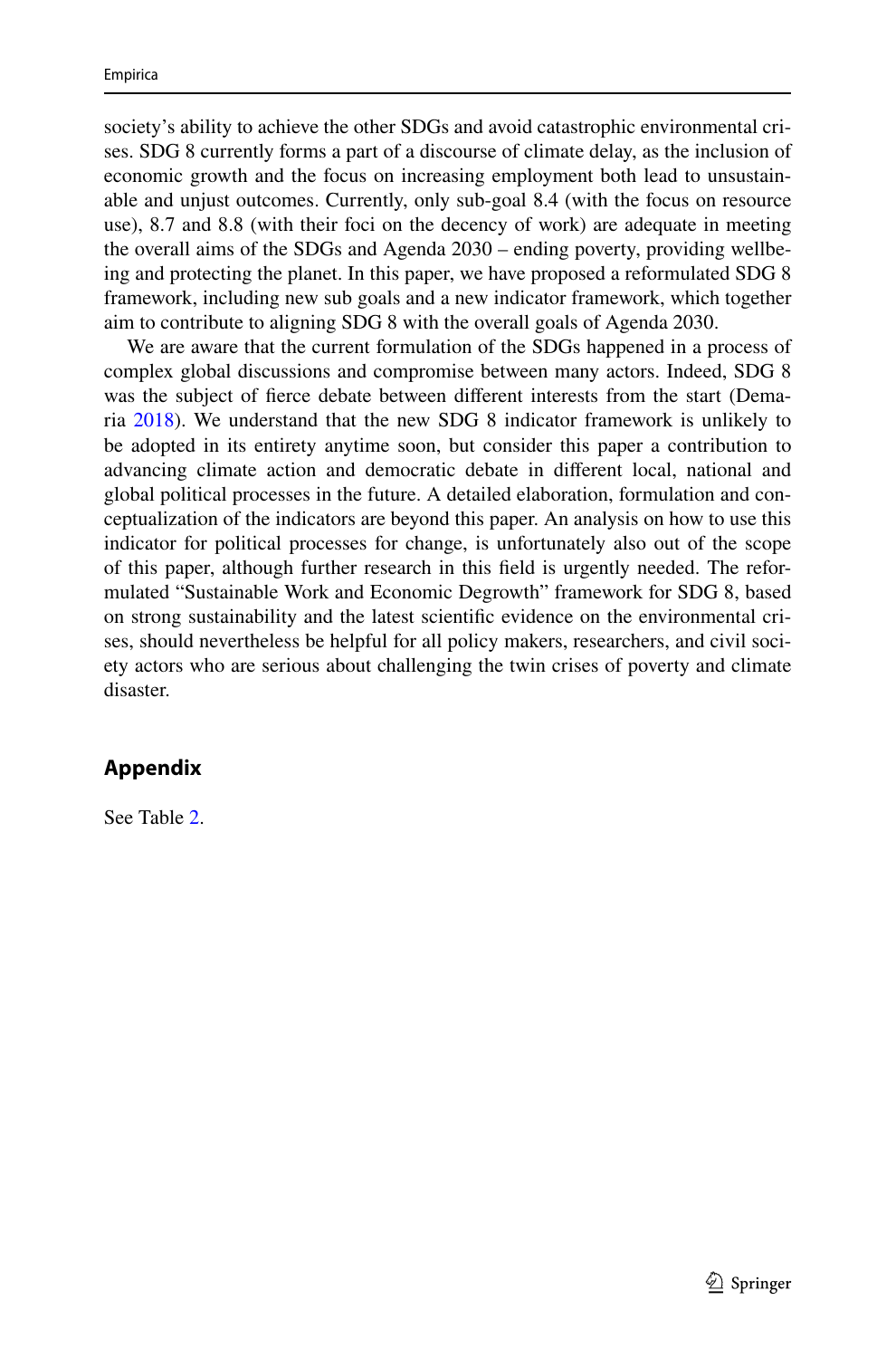<span id="page-23-0"></span>

| Table 2 SDG 8, Sub-goals, Indicators, and relation to aspects of economic growth and decent work                                                                                                                                                                                                                                                                                                                                                                           |                                                             |  |  |
|----------------------------------------------------------------------------------------------------------------------------------------------------------------------------------------------------------------------------------------------------------------------------------------------------------------------------------------------------------------------------------------------------------------------------------------------------------------------------|-------------------------------------------------------------|--|--|
| Goal 8: "Promote sustained, inclusive and sustainable economic growth, full<br>and productive employment and decent work for all" (UN 2015)                                                                                                                                                                                                                                                                                                                                | Economic growth and/<br>or Work                             |  |  |
| 8.1 Sustain per capita economic growth in accordance with national circum-<br>stances and, in particular, at least 7 per cent gross domestic product growth<br>per annum in the least developed countries<br>• Annual growth rate of real GDP per capita<br>• Annual growth rate of real GDP per capita $(\%)$                                                                                                                                                             | Economic growth                                             |  |  |
| 8.2 Achieve higher levels of economic productivity through diversification,<br>technological upgrading and innovation, including through a focus on high-<br>value added and labour-intensive sectors<br>• Annual growth rate of real GDP per employed person                                                                                                                                                                                                              | Economic growth and<br>Work                                 |  |  |
| 8.3 Promote development-oriented policies that support productive activi-<br>ties, decent job creation, entrepreneurship, creativity and innovation, and<br>encourage the formalization and growth of micro-, small- and medium-sized<br>enterprises, including through access to financial services<br>• Proportion of informal employment in total employment, by sector and sex<br>• Proportion of informal employment, by sector and sex (ILO harmonized<br>estimates) | Economic growth and<br>Work                                 |  |  |
| 8.4 Improve progressively, through 2030, global resource efficiency in con-<br>sumption and production and endeavour to decouple economic growth from<br>environmental degradation, in accordance with the 10-year framework of<br>programmes on sustainable consumption and production, with developed<br>countries taking the lead<br>• Material footprint, material footprint per capita, and material footprint per<br><b>GDP</b>                                      | Economic growth<br>(Focus resource and<br>energy intensity) |  |  |
| • Material footprint per capita, by type of raw material (tonnes)<br>• Material footprint per unit of GDP, by type of raw material (kilograms per<br>constant 2010 United States dollar, Material footprint, by type of raw mate-<br>rial (tonnes)<br>• Domestic material consumption, domestic material consumption per capita,<br>and domestic material consumption per GDP,<br>• Domestic material consumption per capita, by type of raw material (tonnes)             |                                                             |  |  |
| • Domestic material consumption per unit of GDP, by type of raw material<br>(kilograms per constant 2010 United States dollars)<br>• Domestic material consumption, by type of raw material (tonnes)                                                                                                                                                                                                                                                                       |                                                             |  |  |
| 8.5 By 2030, achieve full and productive employment and decent work for all<br>women and men, including for young people and persons with disabilities,<br>and equal pay for work of equal value                                                                                                                                                                                                                                                                           | Work (focus on income<br>and work)                          |  |  |

• Average hourly earnings of employees, by sex, age, occupation and persons with disabilities

• Average hourly earnings of employees by sex and occupation (local currency)

- Unemployment rate, by sex, age and persons with disabilities
- 8.6 By 2020, substantially reduce the proportion of youth not in employment, Work (youth and work)education or training
- Proportion of youth (aged 15–24 years) not in education, employment or training

• Proportion of youth not in education, employment or training, by sex and age (%)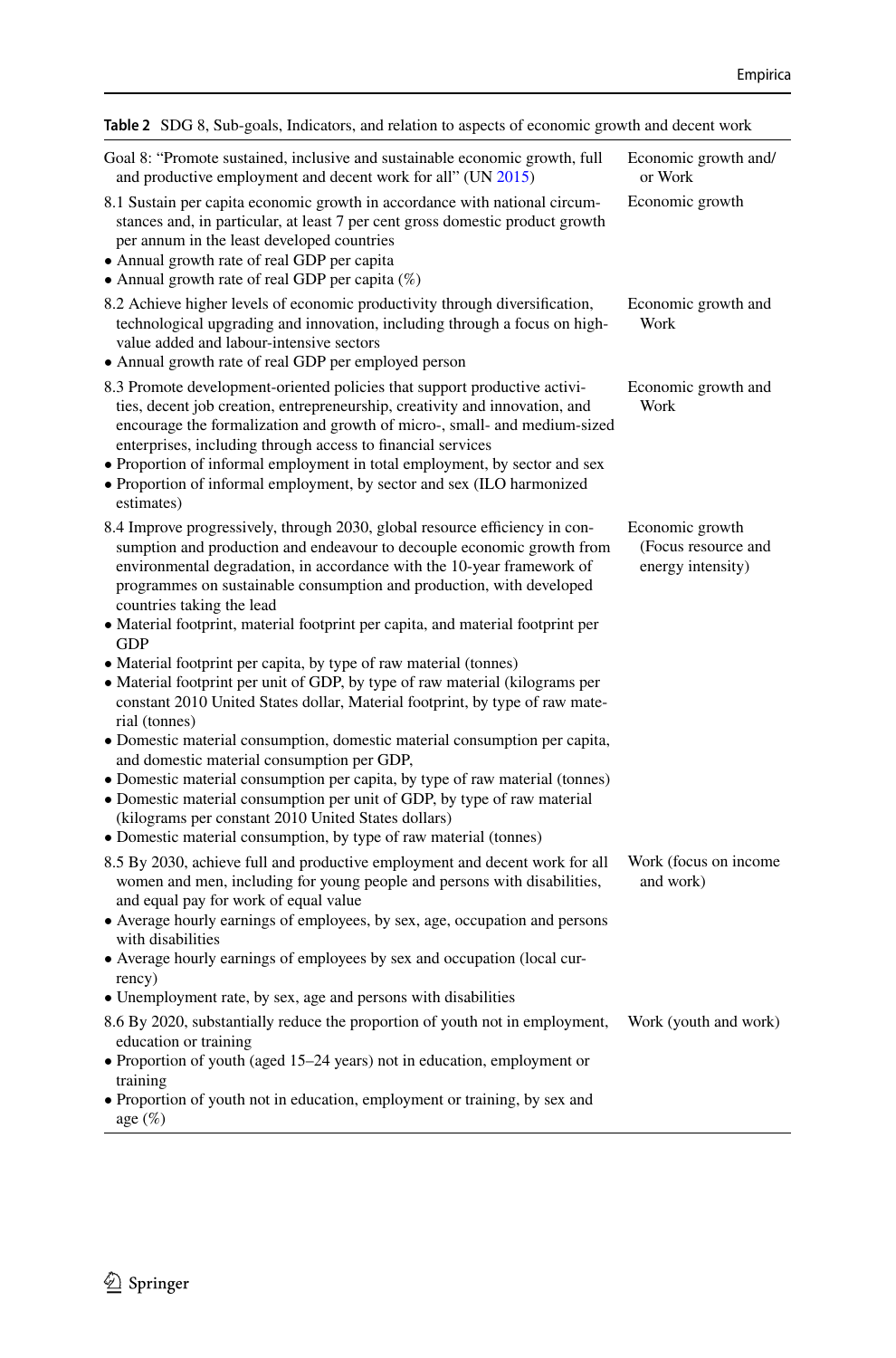#### **Table 2** (continued)

| 8.7 Take immediate and effective measures to eradicate forced labour, end<br>modern slavery and human trafficking and secure the prohibition and elimi-<br>nation of the worst forms of child labour, including recruitment and use of<br>child soldiers, and by 2025 end child labour in all its forms<br>• Proportion and number of children aged 5-17 years engaged in child labour,<br>by sex and age<br>• Proportion of children engaged in economic activity and household chores,<br>by sex and age $(\%)$<br>• Proportion of children engaged in economic activity, by sex and age                                                                                                                                                                                                                                                                                                                                                                   | Work (focus on decency)                        |
|--------------------------------------------------------------------------------------------------------------------------------------------------------------------------------------------------------------------------------------------------------------------------------------------------------------------------------------------------------------------------------------------------------------------------------------------------------------------------------------------------------------------------------------------------------------------------------------------------------------------------------------------------------------------------------------------------------------------------------------------------------------------------------------------------------------------------------------------------------------------------------------------------------------------------------------------------------------|------------------------------------------------|
| 8.8 Protect labour rights and promote safe and secure working environments<br>for all workers, including migrant workers, in particular women migrants,<br>and those in precarious employment<br>· Fatal and non-fatal occupational injuries per 100,000 workers, by sex and<br>migrant status<br>• Fatal occupational injuries among employees, by sex and migrant status (per<br>100,000 employees)<br>• Non-fatal occupational injuries among employees, by sex and migrant status<br>$(per 100,000$ employees)<br>• Level of national compliance with labour rights (freedom of association and<br>collective bargaining) based on International Labour Organization (ILO)<br>textual sources and national legislation, by sex and migrant statu<br>• Level of national compliance with labour rights (freedom of association and<br>collective bargaining) based on International Labour Organization (ILO)<br>textual sources and national legislation | Work (focus on decency)                        |
| 8.9 By 2030, devise and implement policies to promote sustainable tourism<br>that creates jobs and promotes local culture and products<br>• Tourism direct GDP as a proportion of total GDP and in growth rate<br>• Tourism direct GDP as a proportion of total GDP (%)                                                                                                                                                                                                                                                                                                                                                                                                                                                                                                                                                                                                                                                                                      | Economic growth (focus<br>on tourism) and Work |
| 8.10 Strengthen the capacity of domestic financial institutions to encourage and Economic growth (focus<br>expand access to banking, insurance and financial services for all                                                                                                                                                                                                                                                                                                                                                                                                                                                                                                                                                                                                                                                                                                                                                                                | financialisation)                              |
| 8.a Increase Aid for Trade support for developing countries, in particular least<br>developed countries, including through the Enhanced Integrated Framework<br>for Trade-Related Technical Assistance to Least Developed Countries<br>• Aid for Trade commitments and disbursements<br>• Total official flows (commitments) for Aid for Trade, by donor countries<br>(millions of constant 2018 United States dollars)<br>• Total official flows (commitments) for Aid for Trade, by recipient countries<br>(millions of constant 2018 United States dollars)                                                                                                                                                                                                                                                                                                                                                                                               | Economic growth (focus<br>on FTIs)             |
| • Total official flows (disbursement) for Aid for Trade, by donor countries<br>(millions of constant 2018 United States dollars)<br>• Total official flows (disbursement) for Aid for Trade, by recipient countries<br>(millions of constant 2018 United States dollars)                                                                                                                                                                                                                                                                                                                                                                                                                                                                                                                                                                                                                                                                                     |                                                |

**Acknowledgements** The authors would like to thank the two anonymous reviewers and the Editor of this Special Issue, as well as Louison Cahen-Fourot, Katharina Bohnenberger, Stefanie Gerold, Maja Hoffmann, Jarmo Kikstra, Joel Foramitti, and their colleagues at the Ecological Economics Institute for helpful feedback during the writing process.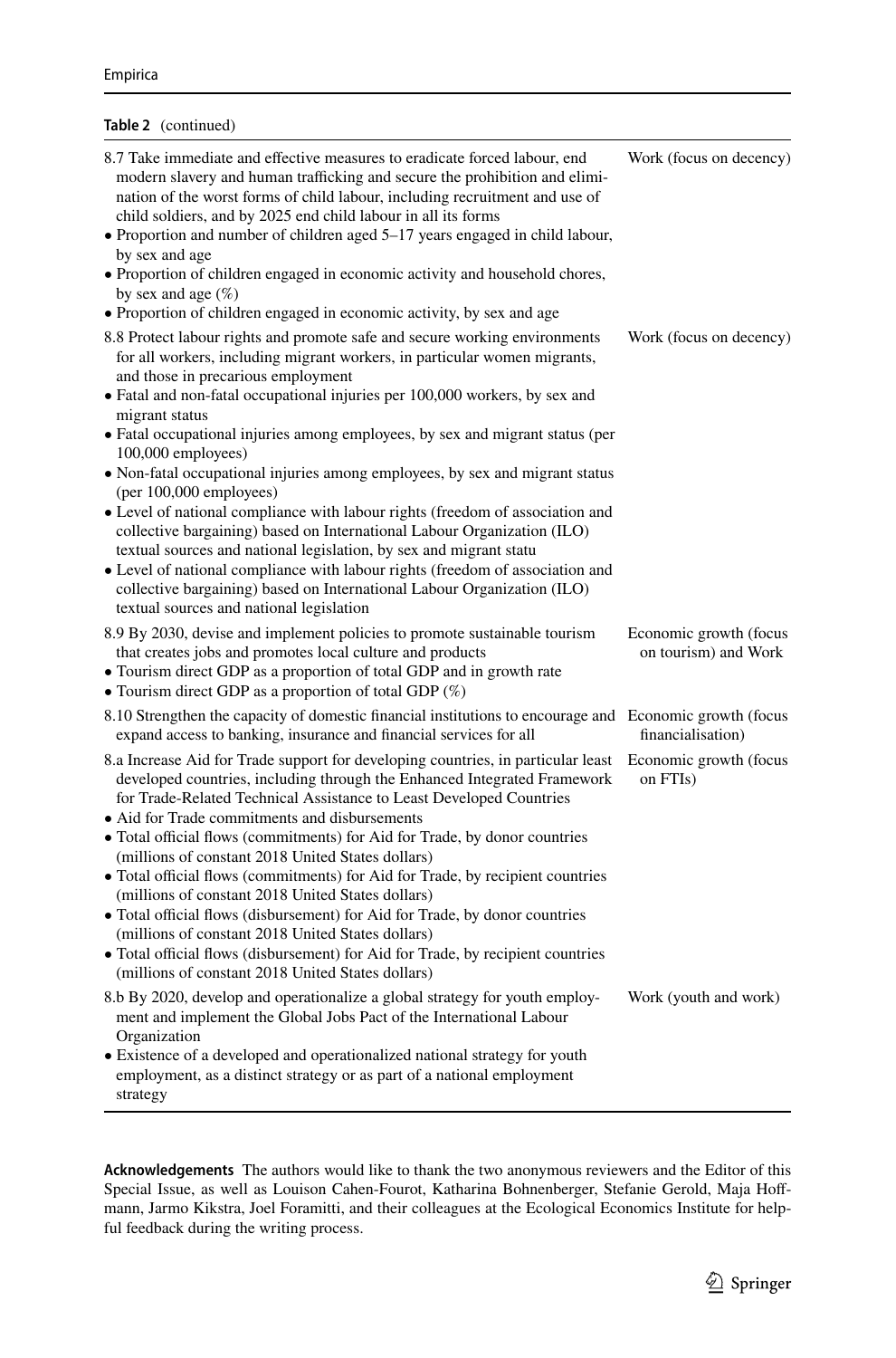**Funding** Open access funding provided by Vienna University of Economics and Business (WU).

### **Declarations**

**Confict of interest** The authors have no conficts of interest to declare that are relevant to the content of this article.

**Open Access** This article is licensed under a Creative Commons Attribution 4.0 International License, which permits use, sharing, adaptation, distribution and reproduction in any medium or format, as long as you give appropriate credit to the original author(s) and the source, provide a link to the Creative Commons licence, and indicate if changes were made. The images or other third party material in this article are included in the article's Creative Commons licence, unless indicated otherwise in a credit line to the material. If material is not included in the article's Creative Commons licence and your intended use is not permitted by statutory regulation or exceeds the permitted use, you will need to obtain permission directly from the copyright holder. To view a copy of this licence, visit [http://creativecommons.org/licen](http://creativecommons.org/licenses/by/4.0/) [ses/by/4.0/](http://creativecommons.org/licenses/by/4.0/).

### **References**

- <span id="page-25-0"></span>Adelman S (2018) The sustainable development goals, Anthropocentrism and Neoliberalism. In: Sustainable development goals. Edward Elgar Publishing
- <span id="page-25-5"></span>Allen C, Reid M, Thwaites J et al (2020) Assessing national progress and priorities for the Sustainable Development Goals (SDGs): experience from Australia. Sustain Sci 15:521–538. [https://doi.org/](https://doi.org/10.1007/s11625-019-00711-x) [10.1007/s11625-019-00711-x](https://doi.org/10.1007/s11625-019-00711-x)
- <span id="page-25-11"></span>Antal M (2014) Green goals and full employment: are they compatible? Ecol Econ 107:276–286. [https://](https://doi.org/10.1016/j.ecolecon.2014.08.014) [doi.org/10.1016/j.ecolecon.2014.08.014](https://doi.org/10.1016/j.ecolecon.2014.08.014)
- <span id="page-25-14"></span>Antal M, Plank B, Mokos J, Wiedenhofer D (2020) Is working less really good for the environment? A systematic review of the empirical evidence for resource use, greenhouse gas emissions and the ecological footprint. Environ Res Lett 16:013002. <https://doi.org/10.1088/1748-9326/abceec>
- <span id="page-25-6"></span>Aplet G, Thomson J, Wilbert M (2000) Indicators of wildness: using attributes of the land to assess the context of wilderness. Wilderness science in a time of change
- <span id="page-25-8"></span>Ayres RU, Warr B (2009) The economic growth engine: how energy and work drive material prosperity. Edward Elgar, Cheltenham
- <span id="page-25-1"></span>Ayres R, van den Berrgh J, Gowdy J (2001) Center for environmental philosophy, the University of North Texas strong versus weak sustainability: economics, natural sciences, and consilience. Environ Ethics 23:155–168. <https://doi.org/10.5840/enviroethics200123225>
- <span id="page-25-10"></span>Baltruszewicz M, Steinberger JK, Ivanova D et al (2021) Household fnal energy footprints in Nepal, Vietnam and Zambia: composition, inequality and links to well-being. Environ Res Lett 16:025011. <https://doi.org/10.1088/1748-9326/abd588>
- <span id="page-25-12"></span>Barry J (2020) A genealogy of economic growth as ideology and cold war core state imperative. New Polit Econ 25:18–29.<https://doi.org/10.1080/13563467.2018.1526268>
- <span id="page-25-3"></span>Barth T, Jochum G, Littig B (2018) Nachhaltige Arbeit-die sozial-ökologische Transformation der Arbeitsgesellschaft befördern. GAIA-Ecol Perspect Sci Soc 27:127–131
- <span id="page-25-2"></span>Barth T, Jochum G, Littig B (2016) Nachhaltige Arbeit und gesellschaftliche Naturverhältnisse: Theoretische Zugänge und Forschungsperspektiven
- <span id="page-25-4"></span>Barth T, Jochum G, Littig B (2019) Transformation of what? Or: The socio-ecological transformation of working society. IHS working paper
- <span id="page-25-7"></span>Bediako G, Vanek J (1998) Trial international classifcation of activities for time-use statistics. United Nations Statistic Division, New York
- <span id="page-25-9"></span>Berberoglu B (ed) (2019) The palgrave handbook of social movements, revolution, and social transformation, 1st ed, Imprint. Springer, Palgrave Macmillan, Cham
- <span id="page-25-13"></span>Biesecker A, Hofmeister S (2010) Focus:(Re) productivity: sustainable relations both between society and nature and between the genders. Ecol Econ 69:1703–1711. [https://doi.org/10.1016/j.ecolecon.](https://doi.org/10.1016/j.ecolecon.2010.03.025) [2010.03.025](https://doi.org/10.1016/j.ecolecon.2010.03.025)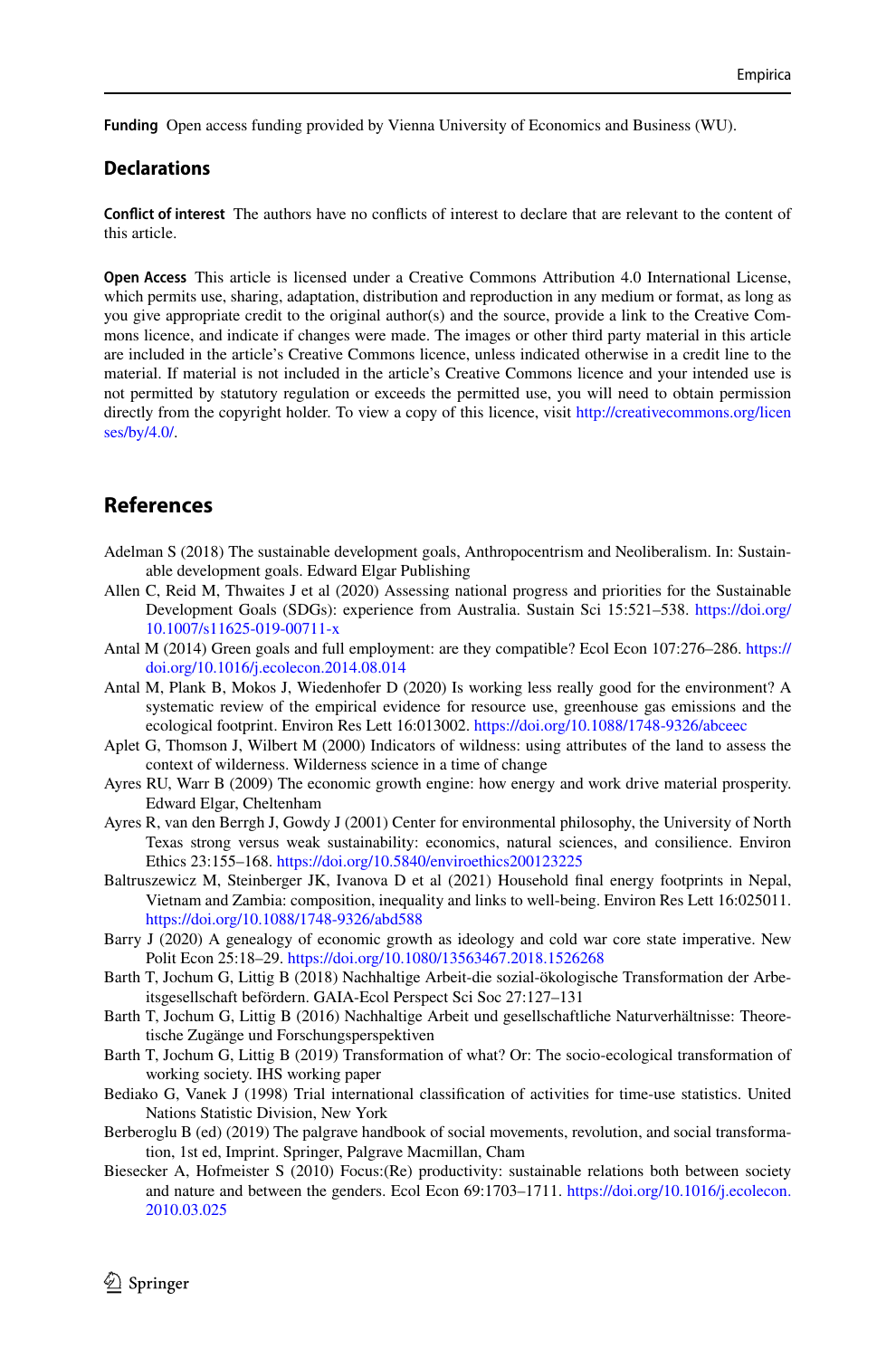- <span id="page-26-6"></span>Blackmore J, Lauder H (2005) Researching policy. In: Somekh E, Lewin C (eds)Research methods in the social sciences. SAGE Publications, London, pp 97–104
- <span id="page-26-21"></span>Bohnenberger K, Fritz M (2021) Making welfare resilient. ZOE Institute for Future Fit Economies
- <span id="page-26-12"></span>Brand-Correa LI, Steinberger JK (2017) A framework for decoupling human need satisfaction from energy use. Ecol Econ 141:43–52.<https://doi.org/10.1016/j.ecolecon.2017.05.019>
- <span id="page-26-13"></span>Cahen-Fourot L (2020) Contemporary capitalisms and their social relation to the environment. Ecol Econ 172:106634. <https://doi.org/10.1016/j.ecolecon.2020.106634>
- <span id="page-26-23"></span>Catalano R, Goldman-Mellor S, Saxton K et al (2011) The health efects of economic decline. Annu Rev Public Health 32:431–450
- <span id="page-26-24"></span>Cho S-S, Ju Y-S, Paek D et al (2018) The combined efect of long working hours and low job control on self-rated health: an interaction analysis. J Occup Environ Med 60:475
- <span id="page-26-14"></span>De Schutter O (2011) How not to think of land-grabbing: three critiques of large-scale investments in farmland. J Peasant Stud 38:249–279.<https://doi.org/10.1080/03066150.2011.559008>
- <span id="page-26-15"></span>De Schutter O (2013) The Green Rush: The Global Race for Farmland and the Rights of Land Users. Harvard International Law Journal 52
- <span id="page-26-1"></span>Demaria F (2018) Economic Growth is not compatible with environmental Sustainability - SDG Watch. In: SDG Watch Europe. [https://www.sdgwatcheurope.org/economic-growth-is-not-compatible](https://www.sdgwatcheurope.org/economic-growth-is-not-compatible-with-environmental-sustainability/)[with-environmental-sustainability/](https://www.sdgwatcheurope.org/economic-growth-is-not-compatible-with-environmental-sustainability/). Accessed 3 Mar 2021
- <span id="page-26-5"></span>Docherty P, Kira M, Shani AB (eds) (2009) Creating sustainable work systems: developing social sustainability, 2nd edn. Routledge, New York
- <span id="page-26-10"></span>Dorninger C, Hornborg A, Abson DJ et al (2021) Global patterns of ecologically unequal exchange: implications for sustainability in the 21st century. Ecol Econ 179:106824. [https://doi.org/10.1016/j.](https://doi.org/10.1016/j.ecolecon.2020.106824) [ecolecon.2020.106824](https://doi.org/10.1016/j.ecolecon.2020.106824)
- <span id="page-26-8"></span>Dur R, Lent M (2019) Socially useless jobs. Ind Relat 58:3–16. <https://doi.org/10.1111/irel.12227>
- <span id="page-26-11"></span>Easterlin RA (1974) Does economic growth improve the human lot? Some empirical evidence. In: Nations and households in economic growth. Elsevier, pp 89–125
- <span id="page-26-18"></span>EEA (2019) The European environment—state and outlook 2020 Knowledge for transition to a sustainable Europe
- <span id="page-26-19"></span>EEA (2021) Growth without economic growth—European Environment Agency. [https://www.eea.](https://www.eea.europa.eu/themes/sustainability-transitions/drivers-of-change/growth-without-economic-growth) [europa.eu/themes/sustainability-transitions/drivers-of-change/growth-without-economic-growth](https://www.eea.europa.eu/themes/sustainability-transitions/drivers-of-change/growth-without-economic-growth). Accessed 21 Mar 2021
- <span id="page-26-0"></span>Eisenmenger N, Pichler M, Krenmayr N et al (2020) The Sustainable Development Goals prioritize economic growth over sustainable resource use: a critical refection on the SDGs from a socio-ecological perspective. Sustain Sci 15:1101–1110.<https://doi.org/10.1007/s11625-020-00813-x>
- <span id="page-26-2"></span>Elder M, Olsen SH (2019) The design of environmental priorities in the SDGs. Global Pol 10:70–82. <https://doi.org/10.1111/1758-5899.12596>
- <span id="page-26-16"></span>Epstein GA (ed) (2005) Financialization and the world economy, Paperback edition 2006, reprinted 2014. Elgar, Cheltenham
- <span id="page-26-3"></span>Eurofound (2015) Sustainable work over the life course concept paper. European Foundation for the Improvement of Living and Working Conditions, Dublin [u.a.]
- <span id="page-26-4"></span>Eurofound (ed) (2017) Working conditions of workers of diferent ages: European Working Conditions Survey 2015. Publications Office of the European Union, Luxembourg
- <span id="page-26-22"></span>Ferguson P (2018) Post-growth politics: a critical theoretical and policy framework for decarbonisation. Springer, Berlin
- <span id="page-26-17"></span>Fine B (2013) Financialization from a marxist perspective. Int J Polit Econ 42:47–66. [https://doi.org/10.](https://doi.org/10.2753/IJP0891-1916420403) [2753/IJP0891-1916420403](https://doi.org/10.2753/IJP0891-1916420403)
- <span id="page-26-9"></span>Fischer-Kowalski M, Haas W (2016) Toward a socioecological concept of human labor. In: Haberl H, Fischer-Kowalski M, Krausmann F, Winiwarter V (eds) Social ecology. Springer, Cham, pp 169–196
- <span id="page-26-26"></span>Fischer-Kowalski M, Haberl H (1998) Sustainable development: socio-economic metabolism and colonization of nature. Int Soc Sci J 50:573–587
- <span id="page-26-7"></span>Fitoussi J-P, Durand M (2018) Beyond gdp measuring what counts for economic and social performance: measuring what counts for economic and social performance. OECD Publishing, Oxford
- <span id="page-26-25"></span>Fitzgerald JB, Schor JB, Jorgenson AK (2018) Working hours and carbon dioxide emissions in the United States, 2007–2013. Soc Forces 96:1851–1874.<https://doi.org/10.1093/sf/soy014>
- <span id="page-26-20"></span>Fletcher R, Rammelt C (2017) Decoupling: a key fantasy of the post-2015 sustainable development agenda. Globalizations 14:450–467. <https://doi.org/10.1080/14747731.2016.1263077>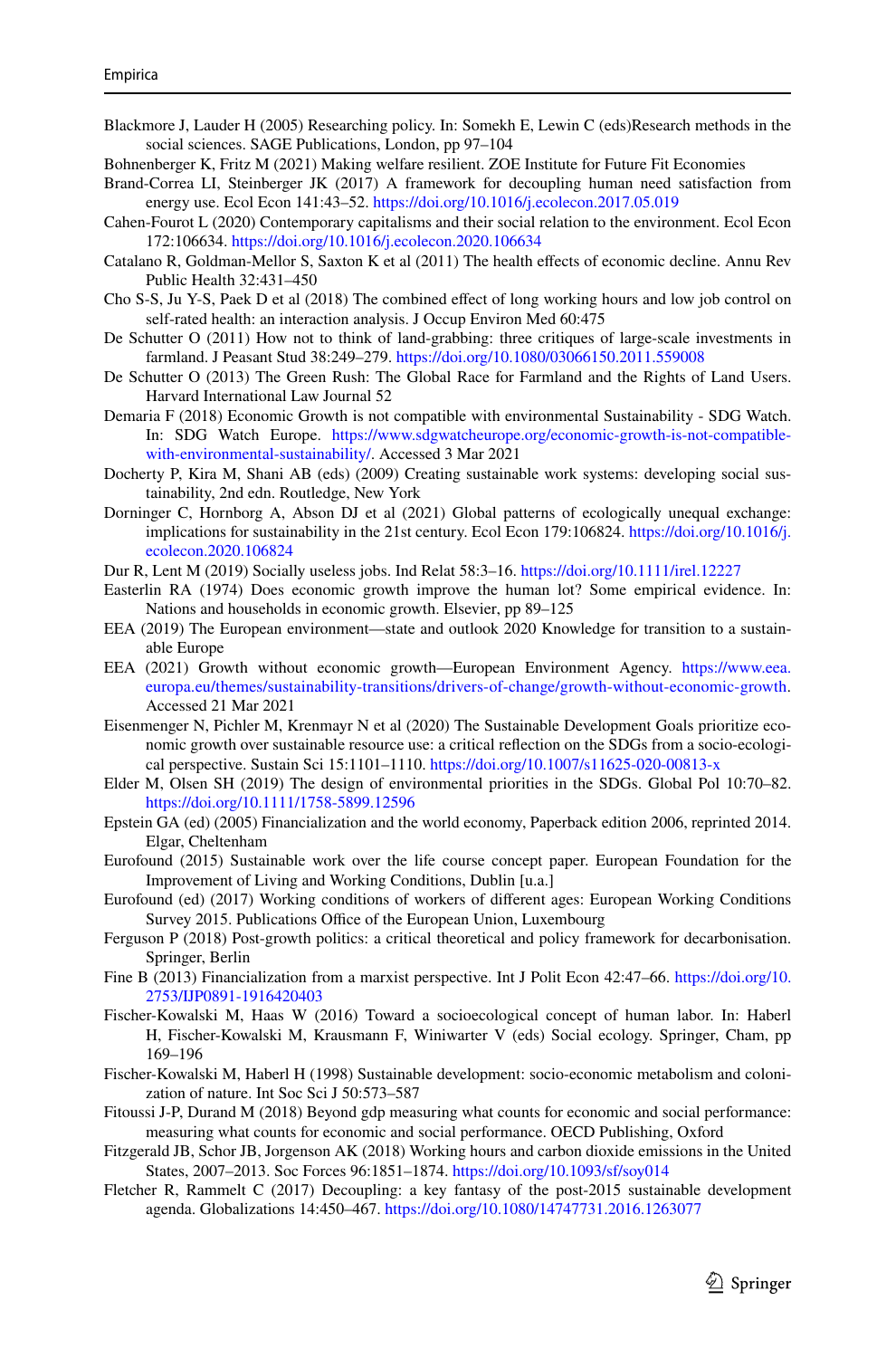- <span id="page-27-5"></span>Foster G, Kreinin H, Stagl S (2020) The future of circular environmental impact indicators for cultural heritage buildings in Europe. Environ Sci Eur 32:141. <https://doi.org/10.1186/s12302-020-00411-9>
- <span id="page-27-22"></span>Frayne D (2015) The refusal of work: the theory and practice of resistance to work. Zed Books, London
- <span id="page-27-23"></span>Frayne D (2016) Stepping outside the circle: the ecological promise of shorter working hours. Green Lett 20:197–212. <https://doi.org/10.1080/14688417.2016.1160793>
- <span id="page-27-20"></span>Fremstad A, Paul M, Underwood A (2019) Work hours and CO  $_2$  emissions: evidence from U.S. Househ Rev Polit Econ 31:42–59. <https://doi.org/10.1080/09538259.2019.1592950>
- <span id="page-27-17"></span>Frey P (2019) The ecological limits of work: on carbon emissions, carbon budgets and working time. Autonomy Research, Hampshire
- <span id="page-27-21"></span>Fuchs D (2019) Living well within limits: The vision of consumption corridors. In: Routledge handbook of global sustainability governance. Routledge, pp 296–307
- <span id="page-27-0"></span>Gaffney O (2014) Sustainable development goals: improving human and planetary wellbeing. Glob Change 82:20–23
- <span id="page-27-18"></span>Gechert S, Havranek T, Irsova Z, Kolcunova D (2021) Measuring capital-labor substitution: the importance of method choices and publication bias. Rev Econ Dyn. [https://doi.org/10.1016/j.red.2021.](https://doi.org/10.1016/j.red.2021.05.003) [05.003](https://doi.org/10.1016/j.red.2021.05.003)
- <span id="page-27-15"></span>Gerold S, Hofmann M, Aigner E (2019) Post-work Beyond FALC: On the ecological necessity for a postwork society. In: Presentation at the 16th annual historical materialism conference, 7–10 November, London
- <span id="page-27-19"></span>Gerold S, Nocker M (2018) More leisure or higher pay? A Mixed-methods study on reducing working time in Austria. Ecol Econ 143:27–36
- <span id="page-27-9"></span>Gómez-Paredes J, Yamasue E, Okumura H, Ishihara KN (2015) The labour footprint: a framework to assess labour in a complex economy. Econ Syst Res 27:415–439. [https://doi.org/10.1080/09535](https://doi.org/10.1080/09535314.2014.998173) [314.2014.998173](https://doi.org/10.1080/09535314.2014.998173)
- <span id="page-27-6"></span>Goodin RE, Rice JM, Parpo A, Eriksson L (2008) Discretionary time: a new measure of freedom. Cambridge University Press, Cambridge
- <span id="page-27-4"></span>Görg C, Brand U, Haberl H et al (2017) Challenges for social-ecological transformations: contributions from social and political ecology. Sustainability 9:1045.<https://doi.org/10.3390/su9071045>
- <span id="page-27-24"></span><span id="page-27-8"></span>Gorz A (1985) Paths to paradise: on the liberation from work, 1st Paperback edn. Pluto Press, London Graeber D (2018) Bullshit jobs: a theory. Simon & Schuster, New York
- <span id="page-27-7"></span>Haapanen L, Tapio P (2016) Economic growth as phenomenon, institution and ideology: a qualitative content analysis of the 21st century growth critique. J Clean Prod 112:3492–3503. [https://doi.org/](https://doi.org/10.1016/j.jclepro.2015.10.024) [10.1016/j.jclepro.2015.10.024](https://doi.org/10.1016/j.jclepro.2015.10.024)
- <span id="page-27-2"></span>Haberl H, Wiedenhofer D, Virág D et al (2020) A systematic review of the evidence on decoupling of GDP, resource use and GHG emissions, part II: synthesizing the insights. Environ Res Lett 15:065003
- <span id="page-27-13"></span>Hache F (2019) 50 Shades of Green Part I: Carbon. Available at SSRN: [https://ssrn.com/abstract=35474](https://ssrn.com/abstract=35474063547406) [063547406](https://ssrn.com/abstract=35474063547406)
- <span id="page-27-14"></span>Hardt L, Barrett J, Taylor PG, Foxon TJ (2020) Structural change for a post-growth economy: investigating the relationship between embodied energy intensity and labour productivity. Sustainability 12:962. <https://doi.org/10.3390/su12030962>
- <span id="page-27-1"></span>Hickel J (2019a) The contradiction of the sustainable development goals: growth versus ecology on a fnite planet. Sustain Dev. <https://doi.org/10.1002/sd.1947>
- <span id="page-27-10"></span>Hickel J (2019b) Degrowth: a theory of radical abundance. Real-World Econ Rev 87:54–68
- <span id="page-27-3"></span>Hickel J, Brockway P, Kallis G et al (2021a) Urgent need for post-growth climate mitigation scenarios. Nat Energy.<https://doi.org/10.1038/s41560-021-00884-9>
- <span id="page-27-12"></span>Hickel J, Sullivan D, Zoomkawala H (2021b) Plunder in the post-colonial era: quantifying drain from the global south through unequal exchange, 1960–2018. New Polit Econ. [https://doi.org/10.1080/](https://doi.org/10.1080/13563467.2021.1899153) [13563467.2021.1899153](https://doi.org/10.1080/13563467.2021.1899153)
- <span id="page-27-11"></span>Hickel J (2015) The problem with saving the world. Jacobin Magazine 8. [https://www.jacobinmag.com/](https://www.jacobinmag.com/2015/08/global-poverty-climate-change-sdgs/) [2015/08/global-poverty-climate-change-sdgs/](https://www.jacobinmag.com/2015/08/global-poverty-climate-change-sdgs/)
- Hofmann M, Spash CL (2019) Sectoral analysis of the impacts of greenhouse gas mitigation on employment for the Austrian economy, and implications for the debates on just transition and degrowth. In: Working paper presented at international labour process conference, Universityof Vienna
- <span id="page-27-16"></span>Hofmann M, Paulsen R (2020) Resolving the 'jobs-environment-dilemma'? The case for critiques of work in sustainability research. Environ Sociol 6:343–354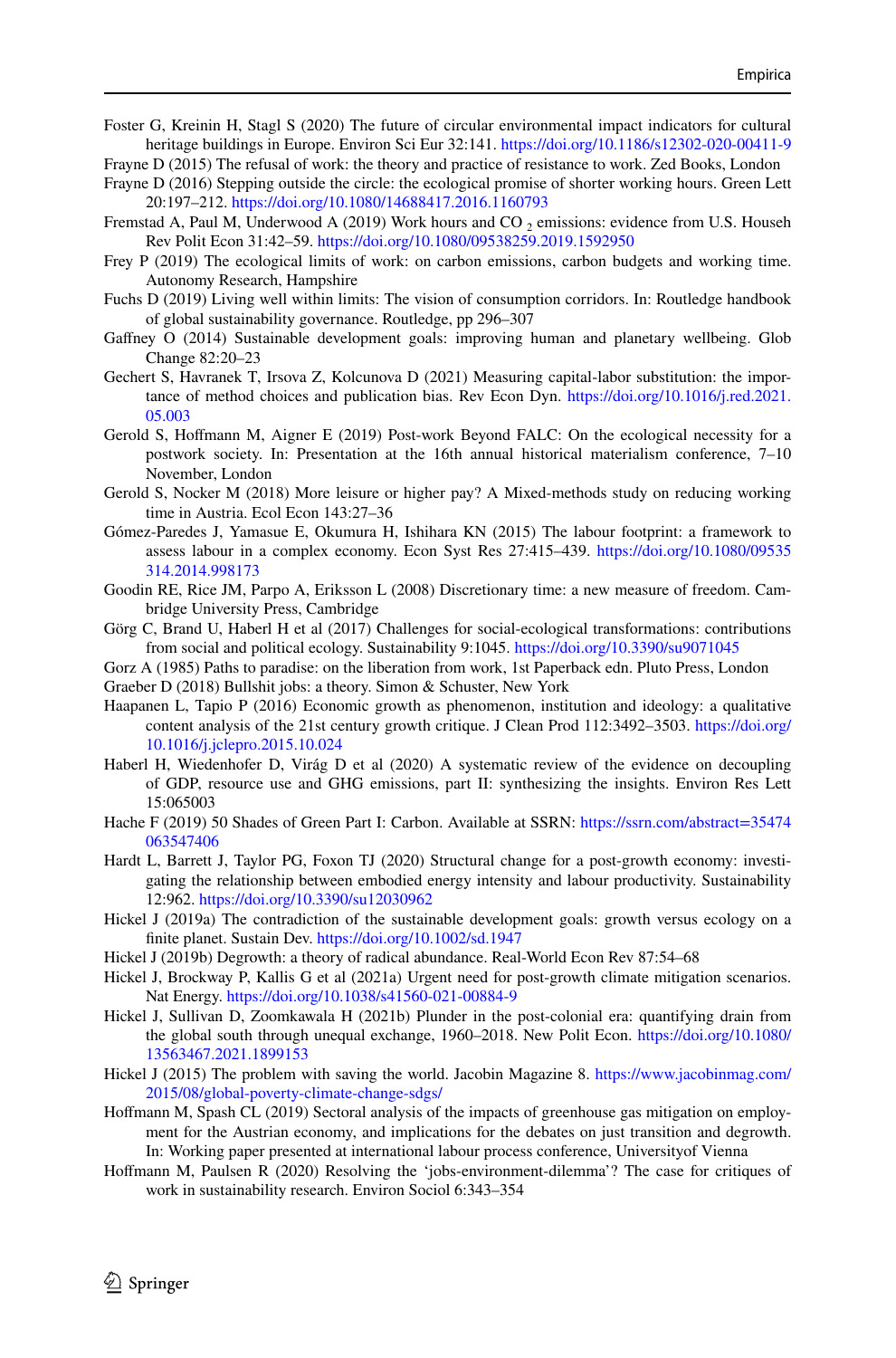- <span id="page-28-7"></span>Hornborg A (2009) Zero-sum world: challenges in conceptualizing environmental load displacement and ecologically unequal exchange in the world-system. Int J Comp Sociol 50:237–262. [https://doi.org/](https://doi.org/10.1177/0020715209105141) [10.1177/0020715209105141](https://doi.org/10.1177/0020715209105141)
- <span id="page-28-4"></span>IPCC (2021) Climate Change 2021: The Physical Science Basis. Contribution of Working Group I to the Sixth Assessment Report of the Intergovernmental Panel on Climate Change. Cambridge University Press
- <span id="page-28-12"></span>Jackson T, Victor P (2011) Productivity and work in the 'green economy': some theoretical refections and empirical tests. Environ Innov Soc Trans 1:101–108. <https://doi.org/10.1016/j.eist.2011.04.005>
- <span id="page-28-11"></span>Jackson T (2009) Prosperity without growth? The transition to a sustainable economy. Sustainable Development Commission. [https://research-repository.st-andrews.ac.uk/bitstream/handle/10023/2163/](https://research-repository.st-andrews.ac.uk/bitstream/handle/10023/2163/sdc-2009-pwg.pdf?seq) [sdc-2009-pwg.pdf?seq](https://research-repository.st-andrews.ac.uk/bitstream/handle/10023/2163/sdc-2009-pwg.pdf?seq)
- <span id="page-28-20"></span>Jacobs JA, Gerson K (2001) Overworked individuals or overworked families? Explaining trends in work, leisure, and family time. Work Occup 28:40–63. <https://doi.org/10.1177/0730888401028001004>
- <span id="page-28-17"></span>Jahoda M (1981) Work, employment, and unemployment: values, theories, and approaches in social research. Am Psychol 36:184
- <span id="page-28-18"></span>Jahoda M (1982) Employment and unemployment: a social-psychological analysis. Cambridge University Press, Cambridge
- <span id="page-28-6"></span>Jones CI, Klenow PJ (2016) Beyond GDP? Welfare across countries and time. Am Econ Rev 106:2426– 2457. <https://doi.org/10.1257/aer.20110236>
- <span id="page-28-1"></span>Kallis G (2011) In defence of degrowth. Ecol Econ 70:873–880. [https://doi.org/10.1016/j.ecolecon.2010.](https://doi.org/10.1016/j.ecolecon.2010.12.007) [12.007](https://doi.org/10.1016/j.ecolecon.2010.12.007)
- <span id="page-28-13"></span>Kallis G, Kerschner C, Martinez-Alier J (2012) The economics of degrowth. Ecol Econ 84:172–180. <https://doi.org/10.1016/j.ecolecon.2012.08.017>
- <span id="page-28-19"></span>Kamerāde D, Wang S, Burchell B et al (2019) A shorter working week for everyone: how much paid work is needed for mental health and well-being? Soc Sci Med 241:112353. [https://doi.org/10.](https://doi.org/10.1016/j.socscimed.2019.06.006) [1016/j.socscimed.2019.06.006](https://doi.org/10.1016/j.socscimed.2019.06.006)
- <span id="page-28-22"></span>Keary M (2016) The new prometheans: technological optimism in climate change mitigation modelling. Environ Values 25:7–28
- <span id="page-28-8"></span>Kemp-Benedict E, Kartha S (2019) Environmental fnancialization: what could go wrong? Real-World Econ Rev 87:69–89
- <span id="page-28-2"></span>Keyßer LT, Lenzen M (2021) 1.5°C degrowth scenarios suggest the need for new mitigation pathways. Nat Commun 12:2676. <https://doi.org/10.1038/s41467-021-22884-9>
- <span id="page-28-21"></span>Knight K, Schor J (2014) Economic growth and climate change: a cross-national analysis of territorial and consumption-based carbon emissions in high-income countries. Sustainability 6:3722– 3731.<https://doi.org/10.3390/su6063722>
- <span id="page-28-14"></span>Knight KW, Rosa EA, Schor JB (2013) Could working less reduce pressures on the environment? A cross-national panel analysis of OECD countries, 1970–2007. Glob Environ Chang 23:691– 700. <https://doi.org/10.1016/j.gloenvcha.2013.02.017>
- <span id="page-28-16"></span>Komlosy A (2018) Work: the last 1,000 years. Verso, London, New York
- <span id="page-28-9"></span>Kopnina H, Cherniak B (2015) Cultivating a value for non-human interests through the convergence of animal welfare, animal rights, and deep ecology in environmental education. Educ Sci 5:363–379
- <span id="page-28-23"></span>Kotschy R, Sunde U (2021) Income shocks, inequality, and democracy\*. Scand J Econ 123:295–326. <https://doi.org/10.1111/sjoe.12398>
- <span id="page-28-3"></span>Krausmann F, Weisz H, Eisenmenger N (2016) Transitions in sociometabolic regimes throughout human history. In: Haberl H, Fischer-Kowalski M, Krausmann F, Winiwarter V (eds) Social ecology: society-nature relations across time and space. Springer, Cham, pp 63–92
- <span id="page-28-10"></span>Laurent E (2021) From welfare to farewell: the European social-ecological state beyond economic growth. ETUI Research Paper-Working Paper
- <span id="page-28-5"></span>Lauth H-J (2015) The matrix of democracy: a three-dimensional approach to measuring the quality of democracy and regime transformations. WAPS Working paper (Würzburger Arbeitspapiere zur Politikwissenschaft und Soziologie). [https://opus.bibliothek.uni-wuerzburg.de/frontdoor/index/](https://opus.bibliothek.uni-wuerzburg.de/frontdoor/index/index/docId/10966) [index/docId/10966](https://opus.bibliothek.uni-wuerzburg.de/frontdoor/index/index/docId/10966)
- <span id="page-28-15"></span>Lavoie M (2014) Post-Keynesian economics: new foundations. Edward Elgar Publishing
- <span id="page-28-0"></span>Lim MML, Søgaard Jørgensen P, Wyborn CA (2018) Reframing the sustainable development goals to achieve sustainable development in the Anthropocene—a systems approach. Ecol Soc. [https://](https://doi.org/10.5751/ES-10182-230322) [doi.org/10.5751/ES-10182-230322](https://doi.org/10.5751/ES-10182-230322)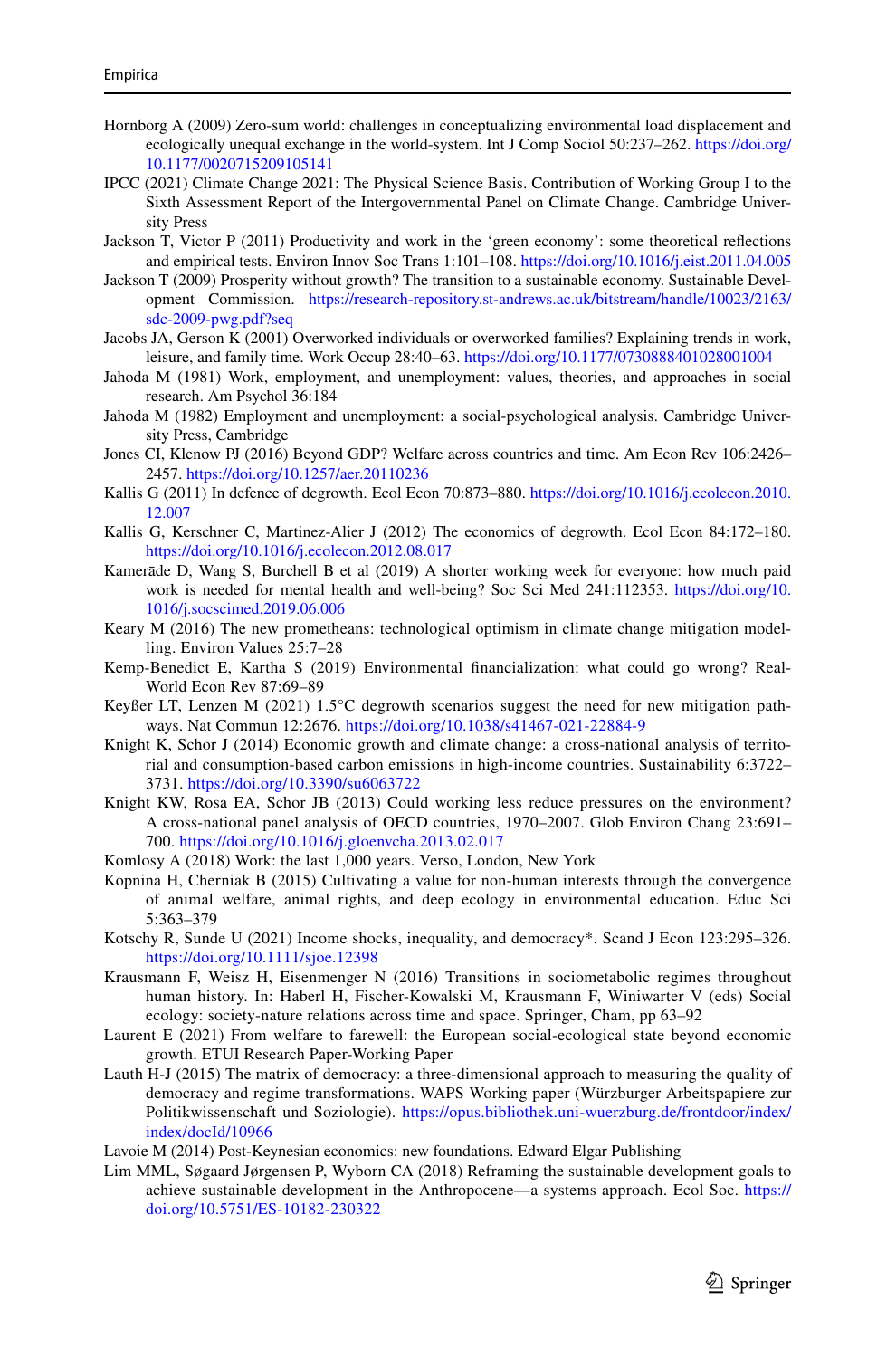- <span id="page-29-4"></span>Littig B (2002) The case for gender-sensitive socio-ecological research. Work Employ Soc 16:111– 132. <https://doi.org/10.1177/09500170222119272>
- <span id="page-29-5"></span>Littig B (2018) Good work? Sustainable work and sustainable development: a critical gender perspective from the Global North. Globalizations 15:565–579. [https://doi.org/10.1080/14747731.](https://doi.org/10.1080/14747731.2018.1454676) [2018.1454676](https://doi.org/10.1080/14747731.2018.1454676)
- <span id="page-29-6"></span>Niemeijer D, de Groot RS (2008) A conceptual framework for selecting environmental indicator sets. Ecol Ind 8:14–25. <https://doi.org/10.1016/j.ecolind.2006.11.012>
- <span id="page-29-9"></span>O'Neill DW (2012) Measuring progress in the degrowth transition to a steady state economy. Ecol Econ 84:221–231. <https://doi.org/10.1016/j.ecolecon.2011.05.020>
- <span id="page-29-10"></span>O'Neill DW, Fanning AL, Lamb WF, Steinberger JK (2018) A good life for all within planetary boundaries. Nature Sustain 1:88–95.<https://doi.org/10.1038/s41893-018-0021-4>
- <span id="page-29-19"></span>Oh S-Y, Park Y, Bowles S (2012) Veblen efects, political representation, and the reduction in working time over the 20th century. J Econ Behav Organ 83:218–242. [https://doi.org/10.1016/j.jebo.](https://doi.org/10.1016/j.jebo.2012.05.006) [2012.05.006](https://doi.org/10.1016/j.jebo.2012.05.006)
- <span id="page-29-15"></span>Parrique T, Barth J, Briens F et al (2019) Decoupling debunked – Evidence and arguments against green growth as a sole strategy for sustainability. European Environmental Bureau. [https://eeb.](https://eeb.org/decoupling-debunked1/) [org/decoupling-debunked1/](https://eeb.org/decoupling-debunked1/)
- <span id="page-29-20"></span>Paul KI, Moser K (2006) Incongruence as an explanation for the negative mental health efects of unemployment: meta-analytic evidence. J Occup Organ Psychol 79:595–621
- <span id="page-29-13"></span>Plank B, Eisenmenger N, Schafartzik A, Wiedenhofer D (2018) International trade drives global resource use: a structural decomposition analysis of raw material consumption from 1990– 2010. Environ Sci Technol 52:4190–4198. <https://doi.org/10.1021/acs.est.7b06133>
- <span id="page-29-21"></span>Power M (2004) Social provisioning as a starting point for feminist economics. Fem Econ 10:3–19. <https://doi.org/10.1080/1354570042000267608>
- <span id="page-29-11"></span>Preston SH (1975) The changing relation between mortality and level of economic development. Null 29:231–248. <https://doi.org/10.1080/00324728.1975.10410201>
- <span id="page-29-1"></span>Rai SM, Brown BD, Ruwanpura KN (2019) SDG 8: Decent work and economic growth—a gendered analysis. World Dev 113:368–380. <https://doi.org/10.1016/j.worlddev.2018.09.006>
- <span id="page-29-14"></span>Rammelt C, Crisp P (2014) A systems and thermodynamics perspective on technology in the circular economy. Real-World Econ Rev 68:25–40
- <span id="page-29-25"></span>Räthzel N, Uzzell D (2011) Trade unions and climate change: the jobs versus environment dilemma. Glob Environ Chang 21:1215–1223. <https://doi.org/10.1016/j.gloenvcha.2011.07.010>
- <span id="page-29-18"></span>Reichel A, Perey R (2018) Moving beyond growth in the Anthropocene. Anthrop Rev 5:242–249. <https://doi.org/10.1177/2053019618799104>
- <span id="page-29-12"></span>Rezai A, Stagl S (2016) Ecological macroeconomics: Introduction and review. Ecol Econ 121:181– 185. <https://doi.org/10.1016/j.ecolecon.2015.12.003>
- <span id="page-29-16"></span>Roberts JT, Parks BC (2009) Ecologically unequal exchange, ecological debt, and climate justice: the history and implications of three related ideas for a new social movement. Int J Comp Sociol 50:385–409. <https://doi.org/10.1177/0020715209105147>
- <span id="page-29-7"></span>Roman P, Thiry G (2017) Sustainability indicators. In: Routledge handbook of ecological economics. Routledge, pp 382–392
- <span id="page-29-0"></span>Salleh A (2016) Climate, water, and livelihood skills: a post-development reading of the SDGs. Globalizations 13:952–959. <https://doi.org/10.1080/14747731.2016.1173375>
- <span id="page-29-22"></span>Salleh A (2017) Ecofeminism. In: Routledge handbook of ecological economics. Routledge
- <span id="page-29-17"></span>Schandl H, Hatfeld-Dodds S, Wiedmann T et al (2016) Decoupling global environmental pressure and economic growth: scenarios for energy use, materials use and carbon emissions. J Clean Prod 132:45–56. <https://doi.org/10.1016/j.jclepro.2015.06.100>
- <span id="page-29-24"></span>Scherrer C (2018) Labour surplus is here to stay: why 'decent work for all' will remain elusive. J Soc Econ Dev 20:293–307. <https://doi.org/10.1007/s40847-018-0066-2>
- <span id="page-29-3"></span>Schneider F, Kallis G, Martinez-Alier J (2010) Crisis or opportunity? Economic degrowth for social equity and ecological sustainability. Introduction to this special issue. J Clean Prod 18:511–518. <https://doi.org/10.1016/j.jclepro.2010.01.014>
- <span id="page-29-23"></span>Schor J (2008) The overworked American: The unexpected decline of leisure. Basic books
- <span id="page-29-8"></span>Spash CL (2012) New foundations for ecological economics. Ecol Econ 77:36–47. [https://doi.org/10.](https://doi.org/10.1016/j.ecolecon.2012.02.004) [1016/j.ecolecon.2012.02.004](https://doi.org/10.1016/j.ecolecon.2012.02.004)
- <span id="page-29-2"></span>Spash CL (2020) Apologists for growth: passive revolutionaries in a passive revolution. Globalizations. Ahead-of-print 1–26.<https://doi.org/10.1080/14747731.2020.1824864>